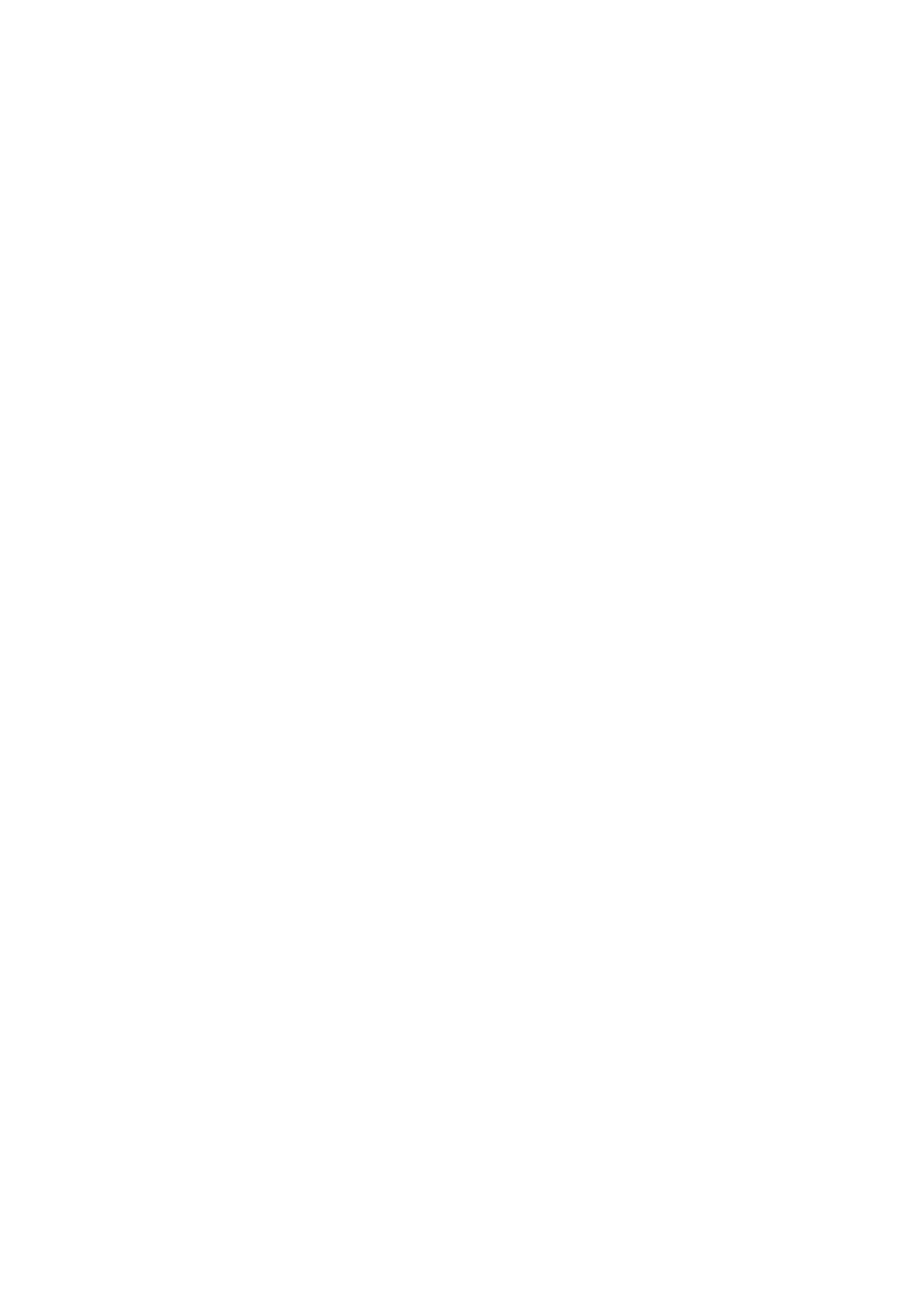

Accession details of the Energy Efficiency Agreement

| 1 | <b>Contact persons and contact details</b>                    |                                                                    |  |  |  |
|---|---------------------------------------------------------------|--------------------------------------------------------------------|--|--|--|
|   | Person in charge of the Energy<br><b>Efficiency Agreement</b> | <b>Contact person of the Energy</b><br><b>Efficiency Agreement</b> |  |  |  |
|   | Name                                                          | Name                                                               |  |  |  |
|   | Organisation                                                  | Organisation                                                       |  |  |  |
|   | Job title                                                     | Job title                                                          |  |  |  |
|   | Postal address                                                | Postal address                                                     |  |  |  |
|   | Postal code                                                   | Postal code                                                        |  |  |  |
|   | Town                                                          | Town                                                               |  |  |  |
|   | Telephone                                                     | Telephone                                                          |  |  |  |
|   | Mobile                                                        | Mobile                                                             |  |  |  |
|   | E-mail                                                        | E-mail                                                             |  |  |  |

If the Participant so wishes, separate reporting unit-specific<sup>1</sup> person/persons in charge of reporting may be appointed, to whom any questions regarding the information in question will be addressed to. In addition, it is also possible to appoint a person in charge of the energy consumption monitoring data of the Participant's building stock. These matters will be agreed upon on accession.

# **2 Energy use included in the agreement**<sup>2</sup> **in \_\_\_\_\_\_\_\_\_\_\_**

### **2.1 Energy use of the Participant's service buildings**

The Participant's service buildings include all others, except the residential buildings and the buildings whose energy use and the area and volume data are specified in section 2.4 of the Accession details

<span id="page-2-0"></span>

| Heat                   | <b>MWh</b>     |
|------------------------|----------------|
| Electricity            | <b>MWh</b>     |
| Fuels <sup>3</sup>     | <b>MWh</b>     |
| <b>Total</b>           | <b>MWh</b>     |
|                        |                |
| <b>Building volume</b> | m <sup>3</sup> |

 $1$  In addition to the municipality's own operations, separate reporting units can, for example, be all its companies or enterprises providing municipal services, to be included in this agreement and specified in section 2.4.

 $2$  The target group of the agreement and the energy use included in the agreement are described in section 4 of the Municipalities' Energy Efficiency Agreement. The data used in the calculation is the data from the latest calendar year available.

 $3$  For example, oil, natural gas, wood chips, firewood, peat, pellets (heat generated by fuels is not included under "Heat"). Net heat contents published by Statistics Finland are used as the conversion factors for energy unit (publication from 2014: [http://pxweb2.stat.fi/sahkoiset\\_julkaisut/energia2014/html/suom0018.htm](http://pxweb2.stat.fi/sahkoiset_julkaisut/energia2014/html/suom0018.htm) ).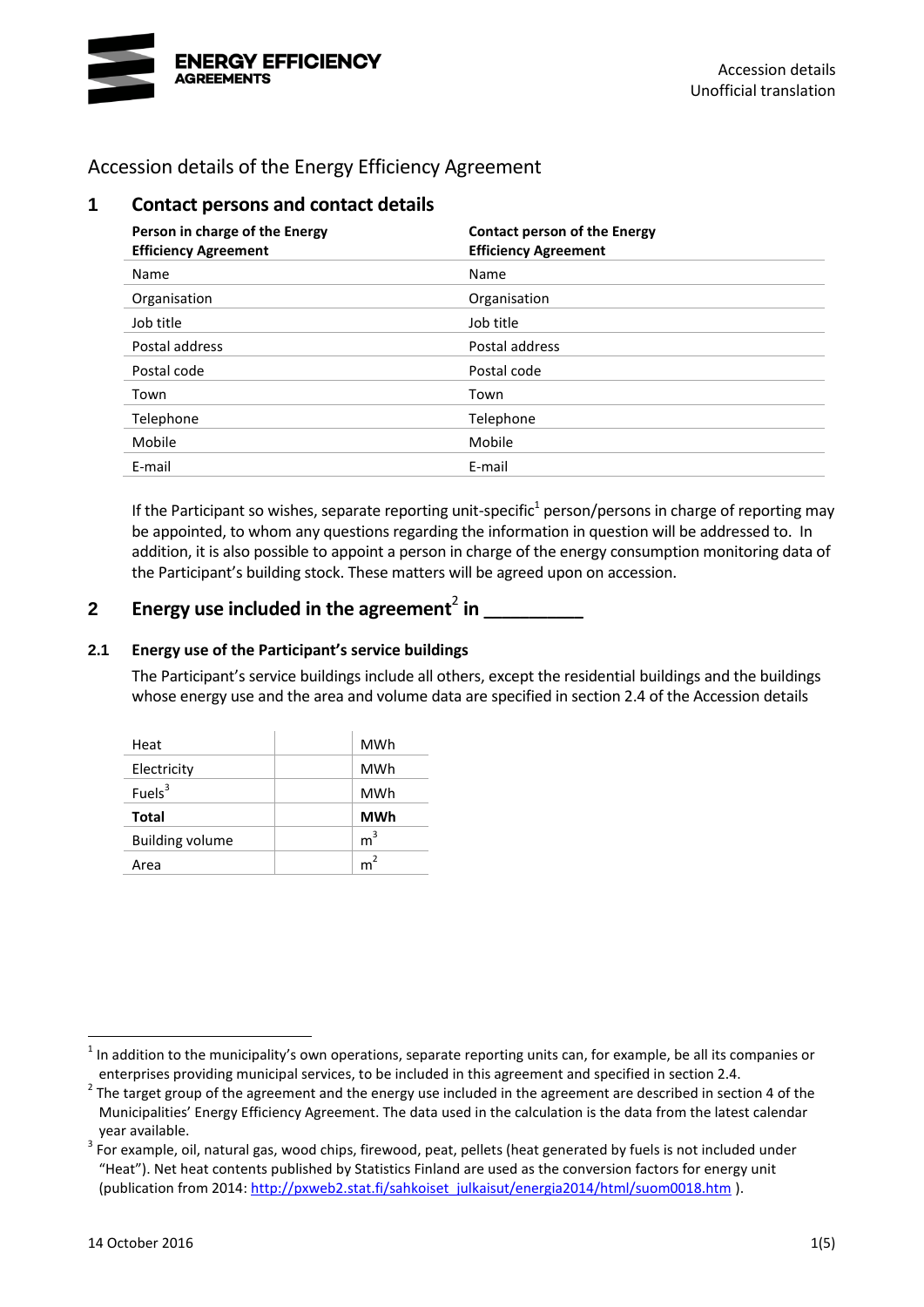

#### **2.2 Energy use of the Participant's residential buildings**

**The number of rental housing companies and right-of-occupancy housing companies owned partially or fully by the Participant:**

| Partially owned rental housing companies and right-of-occupancy     |  | in total |  |
|---------------------------------------------------------------------|--|----------|--|
| housing companies                                                   |  |          |  |
| Fully owned rental housing companies and right-of-occupancy housing |  | in total |  |
| companies                                                           |  |          |  |

<span id="page-3-0"></span>The Participant includes the energy use of the residential buildings in the Municipalities' Energy Efficiency Agreement when the total number of dwellings<sup>4</sup> is below 500.<sup>5</sup>

The number of the Participant's dwellings is **below** 500 and their energy use and the area and volume data are specified below:  $\Box$ 

#### The total number of dwellings<sup>[4](#page-3-0)</sup> is below 500 – energy use and the area and volume data of the residential **buildings:**

| Heat                   | MWh            |
|------------------------|----------------|
| Electricity            | <b>MWh</b>     |
| Fuels $3$              | <b>MWh</b>     |
| <b>Total</b>           | <b>MWh</b>     |
| <b>Building volume</b> | m <sup>3</sup> |
| Area                   | m              |

The number of the Participant's dwellings<sup>[4](#page-3-0)</sup> is **below** 500, but the energy use is included in the energy use specified in section 2.1 :  $\Box$ 

The number of the Participant'[s](#page-3-0) dwellings<sup>4</sup> is **over** 500, and their energy use and the area and volume data are specified in section 4.1<sup>6</sup>: П

The participant has no dwellings<sup>4</sup>[:](#page-3-0)

#### **2.3 Other energy use of the municipality**<sup>7</sup>

| Total              | MWh |
|--------------------|-----|
| Fuels <sup>3</sup> | MWh |
| Electricity        | MWh |
| Heat               | MWh |

#### **The other energy use of the municipality above includes:**

| Street and other outdoor lighting |  |
|-----------------------------------|--|
| Public transport                  |  |
| Own transport                     |  |
| Work machines                     |  |

 $^4$  The Participant's rental dwellings and the dwellings of the rental housing companies and right-of-occupancy housing companies owned partially or fully by the Participant

<sup>&</sup>lt;sup>5</sup>If the Participant so wishes, the energy use of no higher than a total 500 of dwellings can be included in the Rental Housing Property Action Plan of the Property and Building Sector Energy Efficiency Agreement (VAETS).

 $<sup>6</sup>$  If the total number of dwellings is over 500, the energy use of the residential buildings shall be primarily included in</sup> the Rental Housing Property Action Plan of the Property and Building Sector Energy Efficiency Agreement (VAETS), in accordance with section 4.2.2 of the Municipalities' Energy Efficiency Agreement.

 $^7$  Here, other energy use means the energy use of street and other outdoor lighting, water and waste management and public transport, and the energy use of the municipality's own transport and work machines, or any other energy use, in so far as the related energy efficiency improvement measures are within the control of the Participant. If reliable monitoring data is not available, an estimate of the quantity of other consumption must be presented.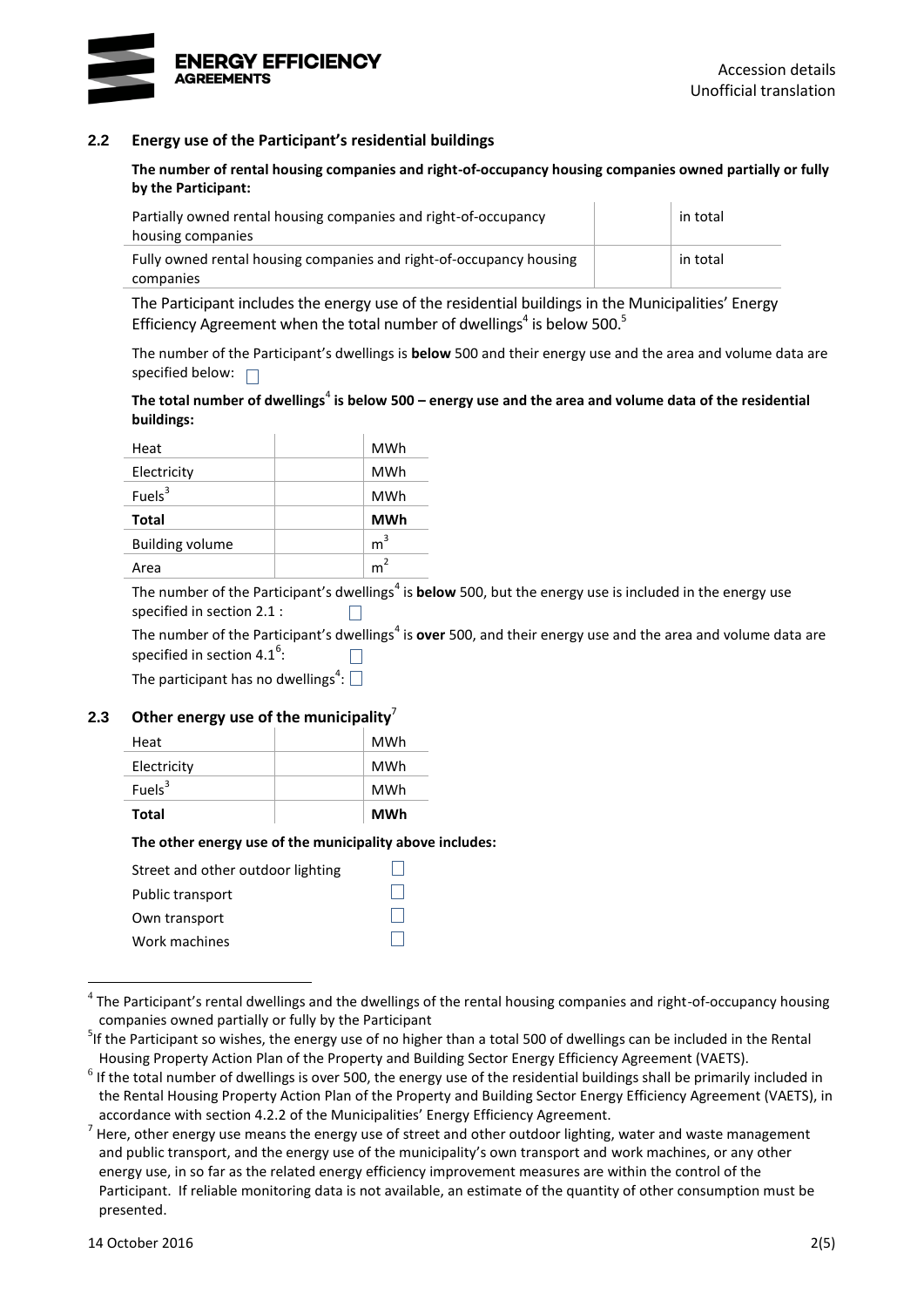

| Water management<br>Waste management                | The energy use of water and/or waste maangement is only<br>included here if it is not included in the energy use of<br>companies or enterprises providing municipal services,<br>specified in section 2.4, or if it is not included in the Energy<br>Efficiency Agreement for Industries or the Property and<br>Building Sector Energy Efficiency Agreement. |
|-----------------------------------------------------|--------------------------------------------------------------------------------------------------------------------------------------------------------------------------------------------------------------------------------------------------------------------------------------------------------------------------------------------------------------|
| Energy production,<br>transmission and distribution | Can be included in the Municipalities' Energy Efficiency<br>Agreement, if the energy use and operations are of a small-<br>scale type.                                                                                                                                                                                                                       |
| Other                                               | Please specify:                                                                                                                                                                                                                                                                                                                                              |

#### **2.4 Energy use of companies or enterprises providing municipal services<sup>8</sup>**

The companies or enterprises providing municipal services are included in this Municipalities' Energy Efficiency Agreement if they are not included or will not be included in the Energy Efficiency Agreement for Industries or the Property and Building Sector Energy Efficiency Agreement (Accession details, section 4).

If a company or enterprise is owned by more than one agreement municipality, the company/enterprise and its energy use are included in only one agreement. On joining the agreement, the Participant assesses, separately for each case, the appropriate solution on including the operations owned by more than one agreement municipality in the agreement.

The Participant ensures that the energy use is included in one Energy Efficient Agreement only. **Total energy use of companies or enterprises providing municipal services<sup>9</sup> :**

| Heat                   | MWh            |
|------------------------|----------------|
| Electricity            | <b>MWh</b>     |
| Fuels $3$              | <b>MWh</b>     |
| Total                  | <b>MWh</b>     |
| <b>Building volume</b> | m <sup>3</sup> |
| Area                   | m <sup>2</sup> |

**Energy use of companies or enterprises providing municipal services includes:**

| Water management     |                 |
|----------------------|-----------------|
| Waste management     |                 |
| Public transport     |                 |
| Ports                |                 |
| <b>Food services</b> |                 |
| Occupational health  |                 |
| Other(s)             | Please specify: |
|                      |                 |

### **3 Indicative energy savings targets for 2020 and 2025**

The Participant sets an indicative quantitative energy savings target (MWh) for the period 2017–2025<sup>10</sup>. If the Participant has participated in the Energy Efficiency Agreement in 2008–2016 and wants to use the savings reported into the monitoring system of the Energy Efficiency Agreement scheme

 $^8$  Here, municipal services mean, for example, waste and water management companies, ports, food services and occupational health services

 $<sup>9</sup>$  Includes the energy use of the companies or enterprises providing municipal services to be included in this</sup> agreement.

 $10$  The Participant sets an indicative energy savings target of at least 7.5% for 2017–2025 and an intermediate target of 4% for 2020. The Participant's energy use, included in the agreement, in the target years 2020 and 2025 is not required to be lower than the baseline.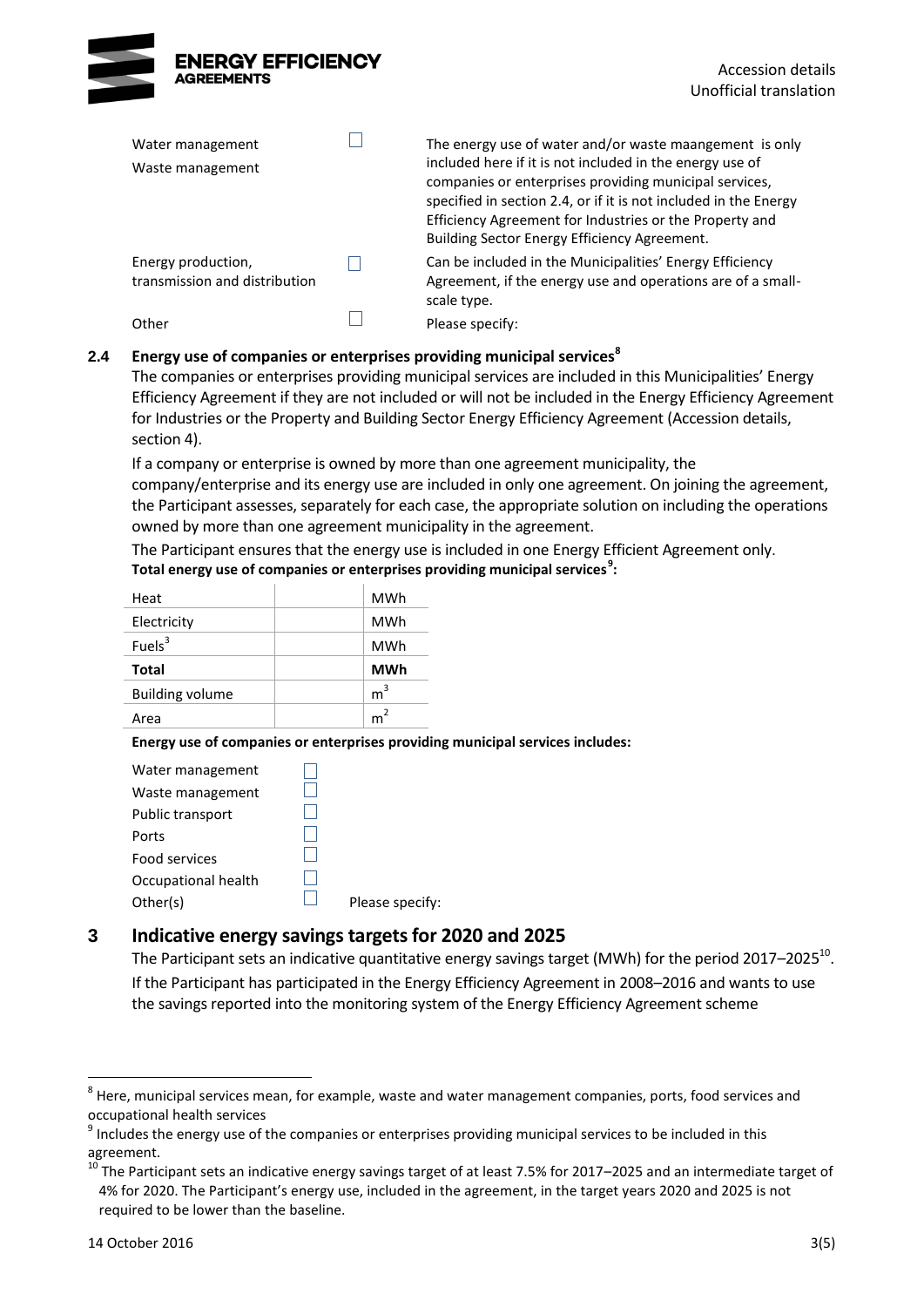

 $\Box$ 

 $\Box$ 

 $\Box$ 

 $\Box$ 

concerning the actions implemented during the period of 2014–2016, the Participant can alternatively set a quantitative energy savings target (MWh) for 2014–2025 $^{\text{11}}$ .

The Participant sets a target for the agreement period 2017–2025 below

The Participant sets a target for the period 2014–2025 below

The indicative quantitative energy savings target (MWh) for 2020 and 2025 is calculated in the table below from the Participant's total energy use calculated in the first row of the table.

| Total energy use                          | MWh        |   | Total <sup>12</sup> 2.1 + 2.2 <sup>13, 17</sup> + 2.3 + 2.4 |
|-------------------------------------------|------------|---|-------------------------------------------------------------|
| Intermediate energy savings target (2020) | <b>MWh</b> | % | The target must be at least $4\%$ <sup>14</sup>             |
| Overall energy savings target (2025)      | <b>MWh</b> | % | The target must be at least 7.5% <sup>15</sup>              |

### **4 Energy use and operations included in other Energy Efficiency Agreements**

### **4.1 Rental dwellings, rental housing companies and right-of-occupancy housing companies**

The energy use of the dwellings of the rental housing companies and right-of-occupancy housing companies owned partially or fully by the Participant shall be primarily included in the Rental Housing Property Action Plan of the Property and Building Sector Energy Efficiency Agreement (VAETS), if the number of the Participant's dwellings is over 500.<sup>16</sup>

The Participant includes/has included the rental housing companies and right-of-occupancy housing companies owned partially or fully by the Participant in the Rental Housing Property Action Plan of the Property and Building Sector Energy Efficiency Agreement (VAETS).

The Participant has not included/will not include the rental housing companies and right-ofoccupancy housing companies owned partially or fully by the Participant in the Rental Housing Property Action Plan of the Property and Building Sector Energy Efficiency Agreement (VAETS), and includes the energy use specified in section 4.1 in the target in accordance with the Municipalities' Energy Efficiency Agreement<sup>17</sup>

#### <span id="page-5-0"></span>The total number of dwellings<sup>[4](#page-3-0)</sup> is over 500 – energy use and the area and volume data of the residential **buildings:**

| Heat                   | MWh            |
|------------------------|----------------|
| Electricity            | <b>MWh</b>     |
| Fuels <sup>3</sup>     | MWh            |
| <b>Total</b>           | <b>MWh</b>     |
| <b>Building volume</b> | m <sup>3</sup> |
| Area                   | m <sup>2</sup> |

<sup>1</sup>  $11$  The Participant sets an indicative energy savings target of at least 10.5% for 2014–2025 and an intermediate target of 7% for 2020. The Participant's energy use, included in the agreement, in the target years 2020 and 2025 is not required to be lower than the baseline.

<sup>&</sup>lt;sup>12</sup> The references are to the energy use data in section 2 of the Accession details.

<sup>&</sup>lt;sup>13</sup> If the energy use specified in section 2.2 of the Accession details is included in the Rental Housing Property Action Plan of the Property and Building Sector Energy Efficiency Agreement (VAETS), the said energy use is not included in the calculation of this target.

 $14$  Note! This target must be at least 7%, if the Participant sets the target for the period 2014–2025.

<sup>&</sup>lt;sup>15</sup> Note! This target must be at least 10.5%, if the Participant sets the target for the period 2014–2025.

<sup>&</sup>lt;sup>16</sup> Even if the number of the dwellings of the rental housing companies and right-of-occupancy housing companies owned partially or fully by the Participant is below 500, the Participant can, if it so wishes, include them in the Rental Housing Property Action Plan of the Property and Building Sector Energy Efficiency Agreement (VAETS). However, their energy use and the area and volume data are presented in section 2.2 of the Accession details.

<sup>&</sup>lt;sup>17</sup> The energy use presented in section 4.1 shall primarily be included in the Rental Housing Property Action Plan of the Property and Building Sector Energy Efficiency Agreement (VAETS). If a participant with over 500 dwellings does not include its dwellings in the VAETS, the total energy use presented in section 4.1 is counted in the energy use that is used as the basis for calculating the Participant's energy savings target set in section 3.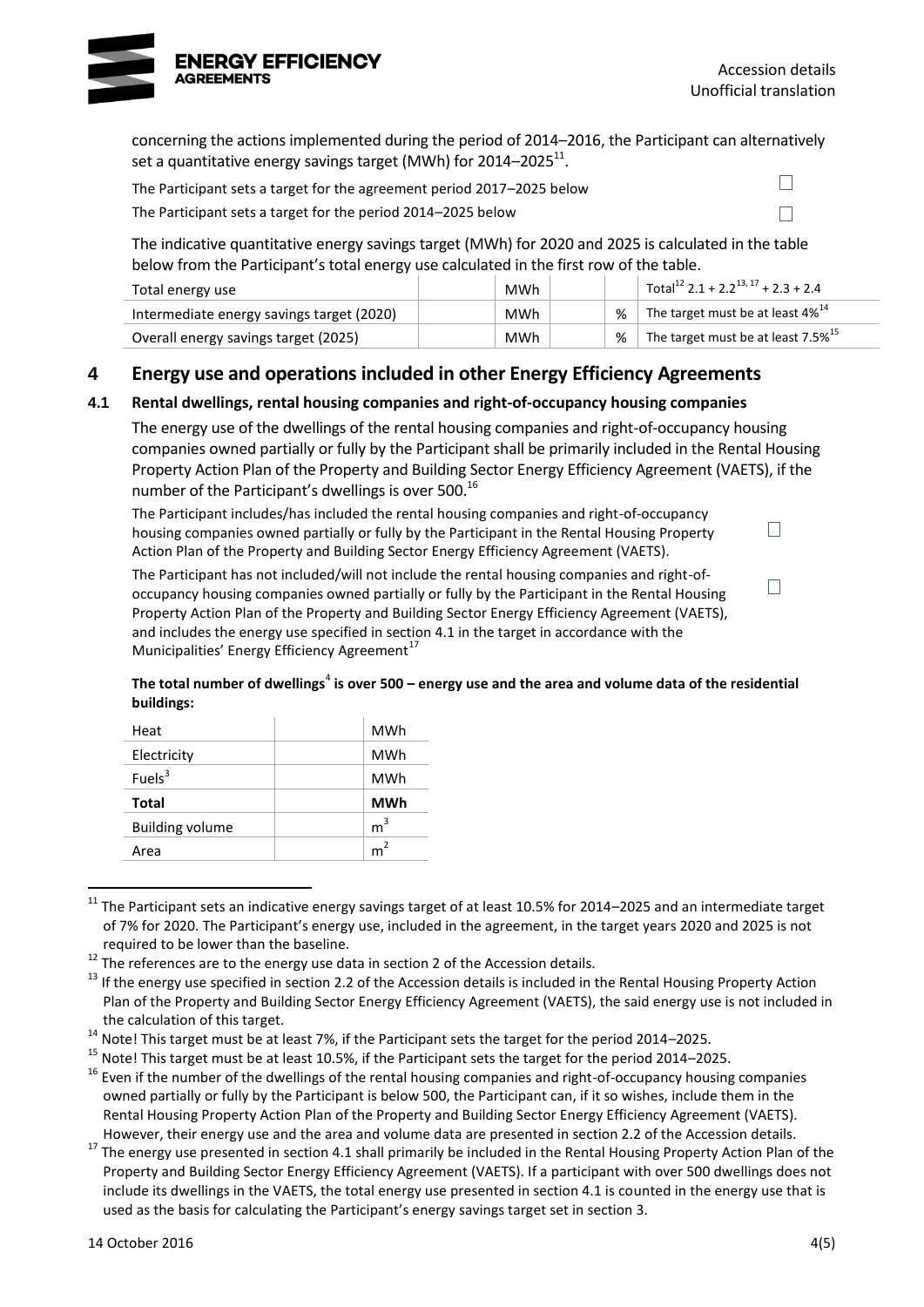

 $\Box$ 

#### **4.2 Energy production, transmission and distribution**

In general, electricity and/or district heat production, transmission and distribution, or any similar operations<sup>18</sup>, owned partially or fully by the Participant, fall outside the scope of the Municipalities' Energy Efficiency Agreement.

The Participant commits itself to contributing that these operations are included in the appropriate Action Plan for Energy Production/Energy Services of the Energy Efficiency Agreement for Industries.

**The Participant has the following operations that are partially or fully owned by the Participant:**

| Energy production <sup>19</sup>                                                                        | Energy Efficiency Agreement for Industries, Action<br>Plan for Energy Production |
|--------------------------------------------------------------------------------------------------------|----------------------------------------------------------------------------------|
| Energy <sup>20</sup> transmission, distribution and sales,<br>and separate production of district heat | Energy Efficiency Agreement for Industries, Action<br>Plan for Energy Services   |

The participant does not have energy production or energy transmission, distribution or sales operations that are partially or fully owned by the Participant

 $^{18}$  The operations can be included in the Municipalities' Energy Efficiency Agreement (Accession details, section 2.3), if the energy use and operations are of such a small scale that including them in the Energy Efficiency Agreement for Industries separately would not be appropriate.

 $19$  If the energy production owned partially or fully by the Participant covers only the separate production of district heat (not combined heat and power production), the said separate production of district heat is included in the Action Plan for Energy Services of the Energy Efficiency Agreement for Industries.

<sup>20</sup> Electricity, district heat, district cooling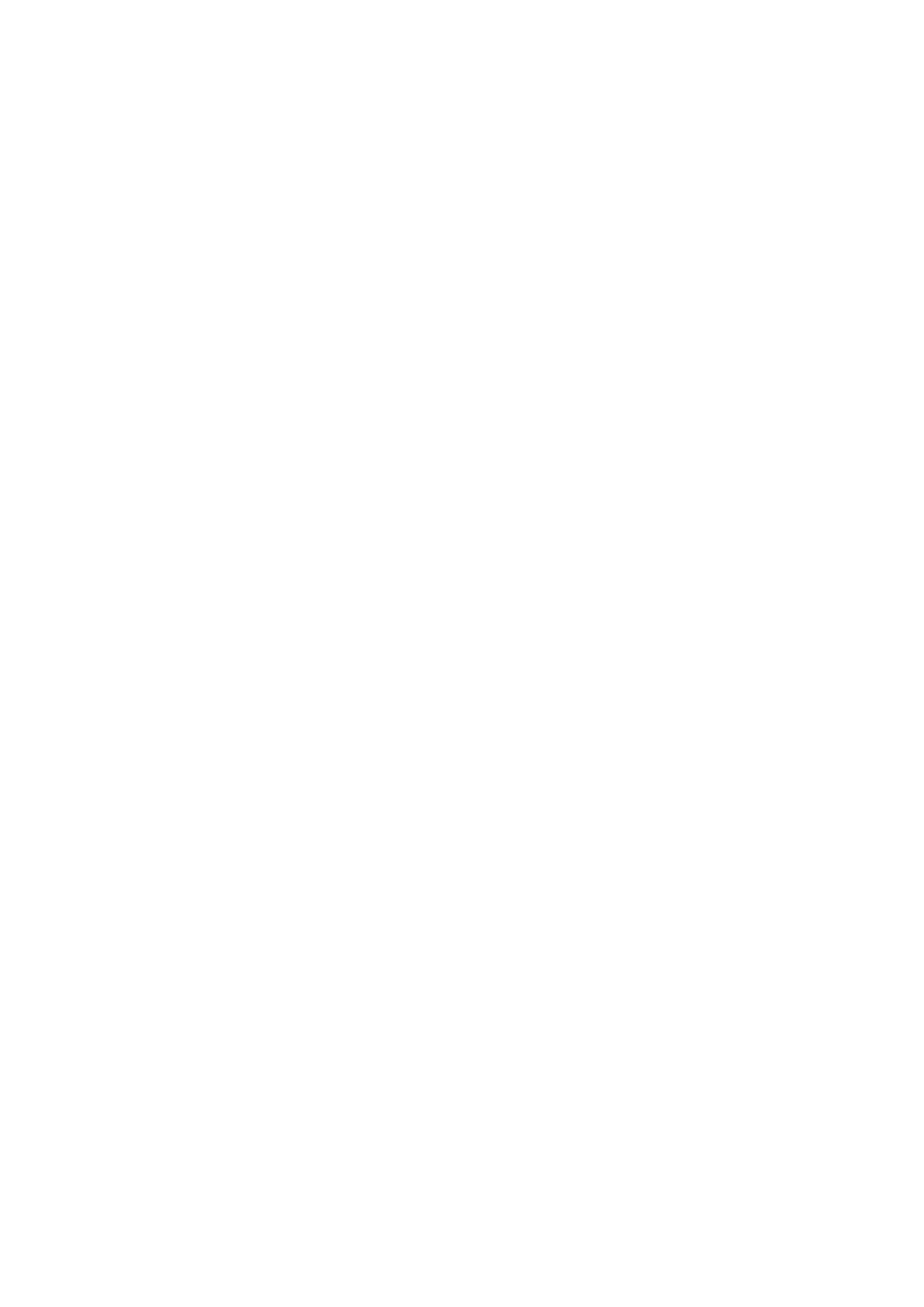

# **Municipalities' Energy Efficiency Agreement**

### **1 Parties to the agreement**

The parties to this agreement are the Ministry of Economic Affairs and Employment (hereinafter the Ministry), the Energy Authority, and the Association of Finnish Local and Regional Authorities.

A city, municipality or joint municipal authority (hereinafter the Participant) joins the Municipalities' Energy Efficiency Agreement as described in section 5.3.

### **2 Starting points and grounds**

Energy conservation and energy efficiency has been promoted with agreements between the government and municipalities since 1990s. Agreement activity has been an essential and cost-effective tool in implementing energy policy. The agreement continues the Energy Efficiency Agreement scheme without interruption after the agreement period ending at the end of 2016.

With the Energy Efficiency Agreement scheme, the Ministry implements the government's energy policy, in which energy conservation and an improvement in energy efficiency play a key role. The parties to the agreement regard the voluntary agreement procedure as an effective and efficient means to implement the energy policy and aim to promote the implementation of the actions pertaining to the agreement, so that the agreement will be an energy conservation method comparable to standards with respect to its effectiveness, having a flexible method of implementation.

The Energy Efficiency Agreement scheme plays a leading role in achieving the binding national energy efficiency target set out in Article 7 of the Energy Efficiency Directive (2012/27/EU). In addition, it also plays a key role in achieving the indicative national energy efficiency target set out in Article 3 of the Energy Efficiency Directive. In Finland, the binding cumulative energy savings target described in Article 7 of the Energy Efficiency Directive for the period 2014–2020 is 49 TWh<sub>cum</sub>, and the indicative energy efficiency target described in Article 3 in 2020 is the absolute level of final energy consumption of 310 TWh, and the corresponding level of primary energy consumption is 417 TWh.

The Municipalities' Energy Efficiency Agreement scheme also supports the implementation of several other obligations set out in the Energy Efficiency Directive. These obligations concern, for example, the energy efficiency of buildings (Articles 4 and 5), the energy efficiency of public procurement (Articles 6 and 19), energy audits (Article 8), communication (Articles 12 and 17), and energy production and distribution (Articles 14 and 15).

The agreement primarily aims to improve energy efficiency, but it also includes measures related to the promotion of renewable energy. Improved energy efficiency and increased use of renewable energy promote the same targets of the energy and climate policy, and, in part, the same measures can be used in the promotion activities. Therefore, it is justified to examine both sections together, where applicable.

The agreement also contributes materially to other climate work in municipalities.

### **3 Definitions**

### **Participant**

In this Municipalities' Energy Efficiency Agreement, the Participant means a municipality, city or a joint municipal authority.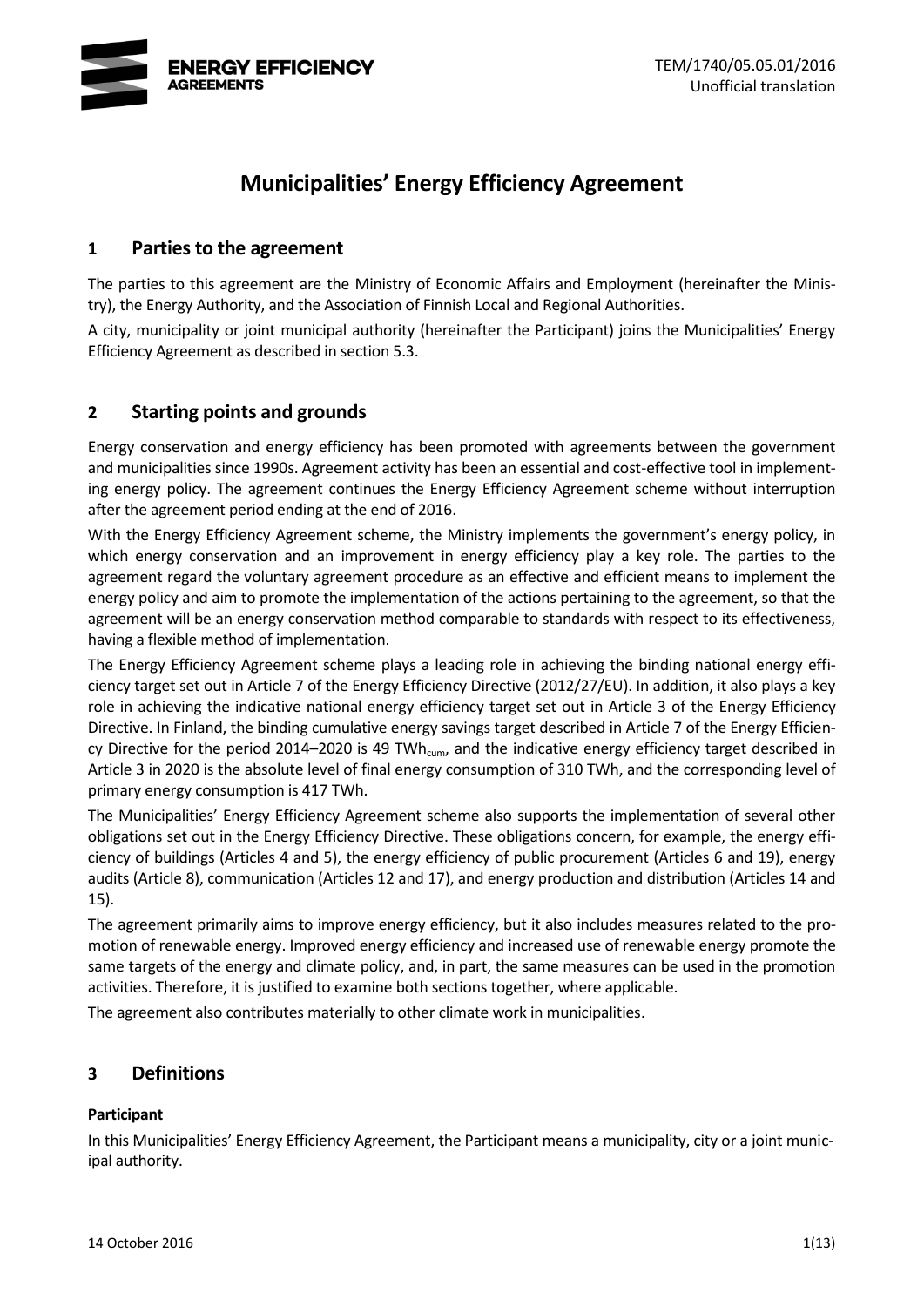

#### **Party**

In this agreement, party means the Ministry, the Energy Authority and the Association of Finnish Local and Regional Authorities.

#### **Energy conservation and energy efficiency**

In this agreement, energy conservation means the reduction of the final energy consumption, subject to an energy efficiency improvement measure, from the current level achieved by active measures, and the reduction of the future final consumption<sup>1</sup>, compared to the amount of energy that would be consumed without active measures. The amount of saved energy (kWh/a) is determined by measuring or by a calculation, in which case the consumption subject to the energy efficiency improvement measure is estimated before and after the implementation of the measure, whilst ensuring normalisation for external conditions that affect energy consumption. Correspondingly, the improvement in the efficiency of energy use means the implementation of measures to reduce the amount of energy needed for the production of a certain product or service. The energy efficiency improvement measures may be technical or related to the use of energy-using appliances, procedures, operating environment or behaviour. As a general rule, the implemented energy saving measures improve energy efficiency.

#### **Renewable energy**

In this Municipalities' Energy Efficiency Agreement, energy from renewable sources means the energy obtained from renewable biomass, biogas, hydropower, sun, wind, the biodegradable part of refuse-derived fuel, sustainably produced bioliquids, and the heat content of the soil, water, air or waste water.

### **4 Target group and limitations of the agreement**

#### **4.1 Target group of the agreement and energy use included in the agreement**

This agreement applies to all energy use within the control of the Participant, in so far as the related energy efficiency improvement measures are unambiguously within the control of the Participant: owned, rented and leased-out buildings, street and other outdoor lighting, water and waste management, public transport, and the Participant's own transport and work machines. By way of derogation from the above, the energy use of energy production, transmission and distribution and the energy use of residential buildings shall primarily be included in the appropriate Energy Efficiency Agreement for Industries or the Property and Building Sector Energy Efficiency Agreement.

The Participant ensures that the energy use is included in one Energy Efficient Agreement only. The limitations and possible exemptions concerning the target groups and the energy use included in the agreement are presented in more detail in section 4.2 below.

#### **4.2 Limitations and exemptions to the energy use included in the agreement and operations**

#### **Energy use and operations included in other Energy Efficiency Agreements**

#### 4.2.1 **Energy production, transmission and distribution**

The energy production, transmission and distribution owned partially or fully by the Participant fall outside the scope of this Municipalities' Energy Efficiency Agreement. The Participant commits itself to contributing

 $1$ For example, the procurement of equipment that is higher than ecodesign level or the construction of new buildings with stricter requirements than what are specified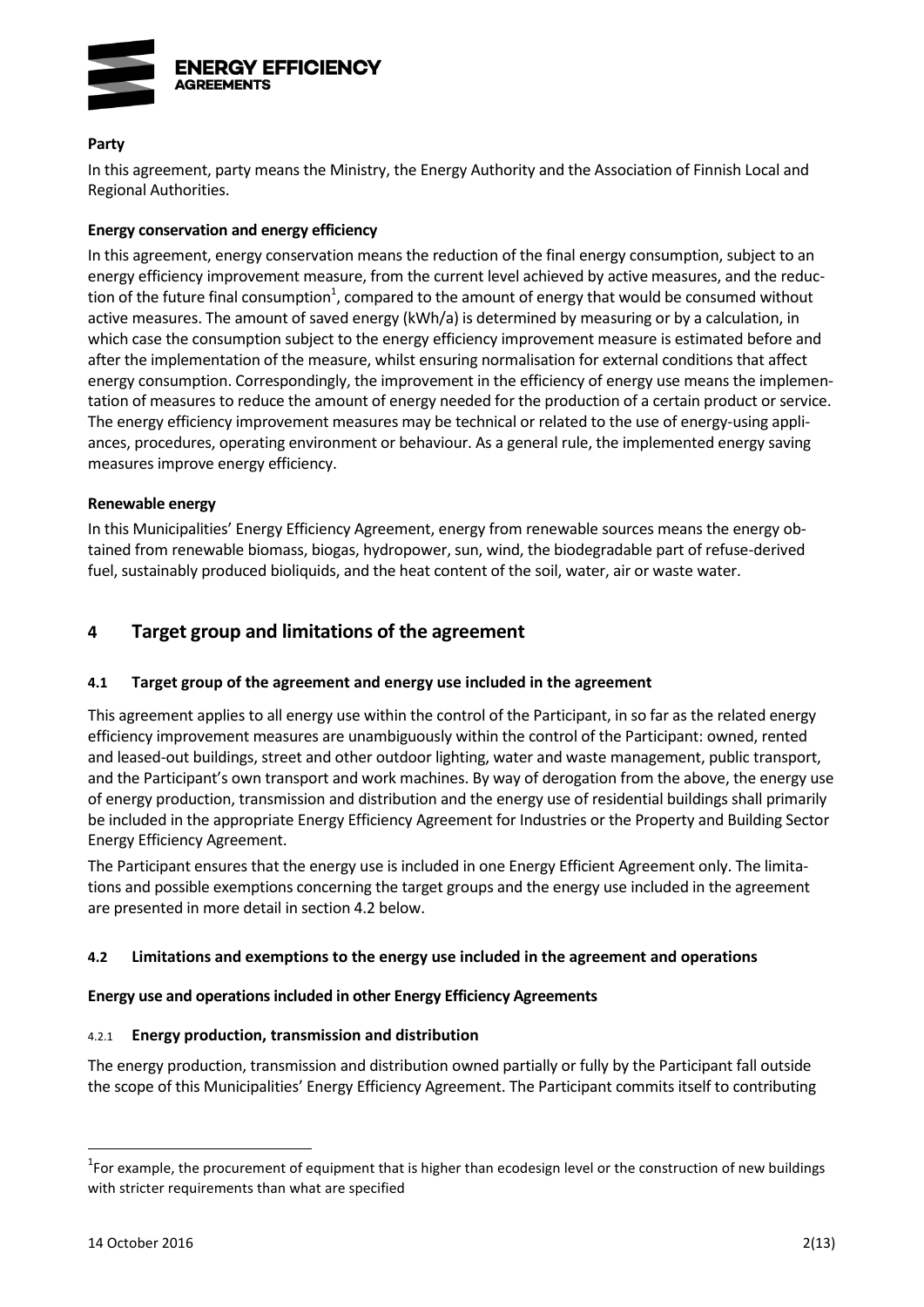

that these operations are included in the appropriate Action Plan for Energy Production and/or Energy Services of the Energy Efficiency Agreement for Industries.

If the energy use and operations of the energy production, transmission and distribution owned partially or fully by the Participant are such a small scale that including them in the Energy Efficiency Agreement for Industries separately would not be appropriate, the Participant can include the said energy use and operations in this agreement.

#### 4.2.2 **Rental dwellings, rental housing companies and right-of-occupancy housing companies**

The rental housing companies and right-of-occupancy housing companies shall primarily be included in the Rental Housing Property Action Plan of the Property and Building Sector Energy Efficiency Agreement.

The Participant commits itself to contributing that the rental housing companies and right-of-occupancy housing companies owned partially or fully by the Participant are included in the appropriate Rental Housing Property Action Plan of the Property and Building Sector Energy Efficiency Agreement (VAETS).

However, if this service is of a small-scale type (the number of dwellings is below 500), the Participant can include its energy use and operations in this agreement.

#### 4.2.3 **Companies or enterprises providing municipal services**

The Participant commits itself to contributing that the companies or enterprises providing municipal services, owned partially or fully by the Participant, are included in the Municipalities' Energy Efficiency Agreement, if they are not included or will not be included in the Energy Efficiency Agreement for Industries or the Property and Building Sector Energy Efficiency Agreement.

#### **Companies or enterprises owned by more than one agreement municipality**

On joining the agreement, the Participant assesses, separately for each case, the appropriate solution on including the operations owned by more than one agreement municipality (for example, waste and water management companies, ports, food services, occupational health services, and similar operations) in the agreement. A company or enterprise can be joined to one agreement only.

#### **Outsourced services and procurements**

This agreement applies to outsourced services only through the application of procurement procedures (sections 6.3 and 6.4).

#### **4.3 Energy savings on other than the municipality's own energy use due to measures implemented by the municipality**

Energy saving among third parties, as a result of measures implemented by the municipality, but not applying to the municipality's own energy use, can be reported as the municipality's energy saving, unless the saving falls within the scope of another Energy Efficient Agreement sector. In such a case, the said energy saving among third parties can be included in the calculations when monitoring the achievement of the municipality's energy savings target, in accordance with this agreement.

Energy saving among third parties means, for example, the measures by the municipality's building control services related to the construction of detached houses with stricter energy efficiency requirements than what are specified. A maximum of 50% of the energy savings included in monitoring the achievement of the Participant's target may be energy saving among third parties.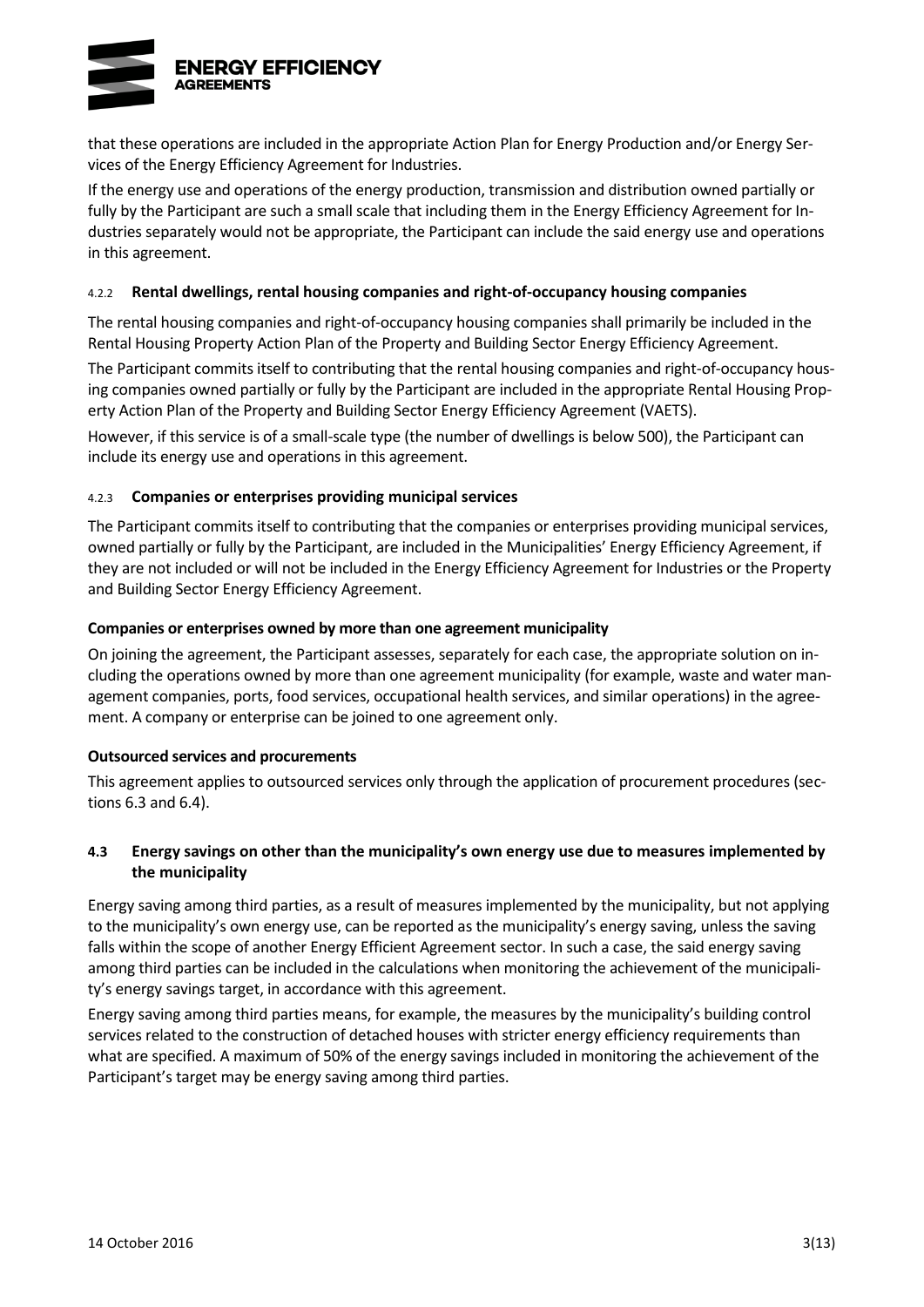

## **5 Agreement period, targets of the agreement, joining the agreement, targets of the Participant and monitoring the achievement of the target**

### **5.1 Agreement period and agreement terms**

The agreement period 2017–2025 of the Municipalities' Energy Efficiency Agreement is divided into two terms:

term 2017–2020 (4 years) and term 2021–2025 (5 years), the total agreement period being 9 years.

#### **5.2 Targets of the agreement**

The target of the Municipalities' Energy Efficiency Agreement is to contribute to ensuring that the energy savings targets set nationally and in the Energy Efficiency Directive are met during the implementation period 2014–2020 of the Energy Efficiency Directive. In addition, a target of the Energy Efficiency Agreement is to have a significant national effect on achieving the EU energy efficiency target set out for 2030. The Municipalities' Energy Efficiency Agreement scheme also supports the implementation of several other obligations set out in the Energy Efficiency Directive.

The target is to include the highest possible share of the energy use of, and within the control of, the municipalities, cities and joint municipal authorities within the scope of the Energy Efficiency Agreement scheme. Measured by population, the coverage target for 1 January 2017 is at least 50%, and by 31 December 2018, at least 75%.

In addition, a target of the agreement is that the public sector serves as an example of promoting energy efficiency and the use of renewable energy sources by actively informing the residents and other actors in the region about the possibilities and results related to energy efficiency and the use of renewable energy. This also contributes in the reduction of Finland's greenhouse gas emissions.

### **5.3 Joining the Municipalities' Energy Efficiency Agreement**

The Participant signs the participant-specific Energy Efficiency Agreement, an integral part of which are this Municipalities' Energy Efficiency Agreement and the accession details.

The Participant joins the Municipalities' Energy Efficiency Agreement once the Energy Authority has checked the participant-specific accession details and the Participant's Energy Efficiency Agreement has been signed. The Participant's agreement is valid until 31 December 2025.

In the signing ceremony taking place in autumn 2016, the Energy Efficiency Agreement of the participants to be joined in the Municipalities' Energy Efficiency Agreement will be signed by the Participant and the Ministry of Economic Affairs and Employment. If joining takes place after the signing ceremony, the participant-specific Energy Efficiency Agreement will be signed by the Participant and the Energy Authority.

### **5.4 Targets of the Participant**

As a general rule, the Participant of the Municipalities' Energy Efficiency Agreement sets an indicative energy savings target of at least 7.5% for 2017–2025 and an intermediate target of 4% for 2020, on joining the agreement.

A participant that has participated in the previous agreement period (2008–2016) and wants to use the savings that are reported into the monitoring system of the Energy Efficiency Agreement scheme and implemented during the period of 2014–2016, must set an indicative energy savings target of at least 10.5% for 2014–2025 and an intermediate target of 7% for 2020.

In the accession details of the Participant's Energy Efficiency Agreement, the Participant's indicative energy savings target is presented as the amount of end-use energy (MWh) in 2020 and 2025. The target is calculated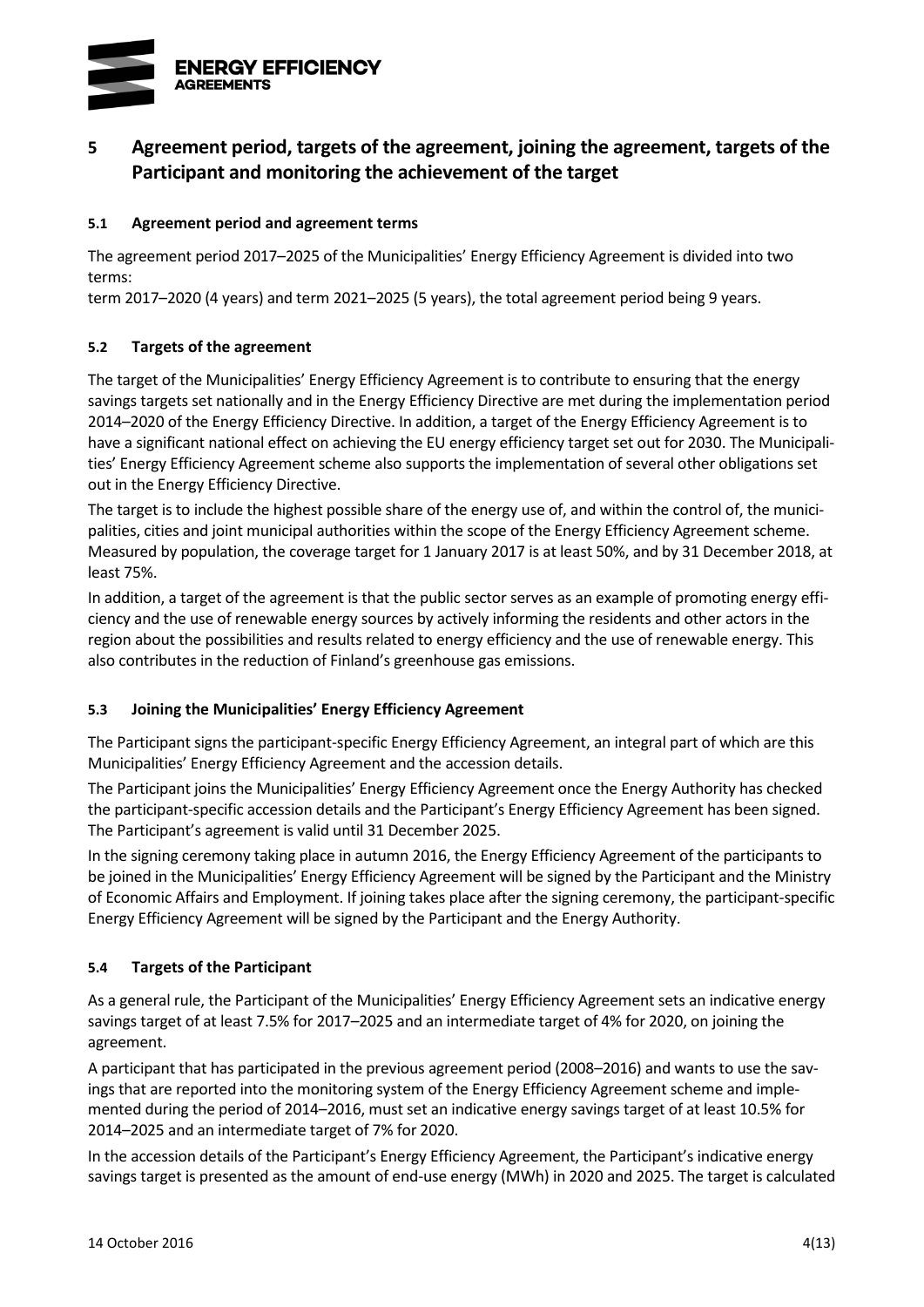

from the amount of energy determined in accordance with section 4. The data used in the calculation is the data from the latest calendar year available.

Based on a written proposal of the Participant, the indicative energy savings targets (MWh) for 2020 and 2025 can be adjusted during the agreement period by a decision of the Energy Authority referred to in section 8, if the Participant's energy use within the scope of the agreement fundamentally changes from the time of accession, due to structural or ownership changes that have taken place during the validity of the agreement.

The municipality's targets, actions and obligations related to the execution of the agreement are described in section 6.

#### **5.5 Monitoring the achievement of the energy savings target set by the Participant**

The achievement of the indicative energy savings target is reviewed at the end of the first and second agreement term (section 5.1) (2020 and 2025) on the basis of the conservation impacts of the energy saving measures reported into the monitoring system of the Energy Efficiency Agreement scheme.

The reported savings must be implemented during the period<sup>2</sup> for which the Participant has set the targets, in accordance with the previous section. The energy conservation impact to be accepted in the monitoring of the achievement of the target must be valid during the year in question (2020 and 2025). As a general rule, the energy saving measures must be focused on the energy use included in the Participant's target calculation, in accordance with the agreement. An exception to the above is energy saving among third parties, described in section 4.3.

The Participant's energy consumption in the target years 2020 and 2025 is not required to be lower than the baseline included in the agreement.

Calculation is most often used for evaluating the conservation impact of the efficiency improvement measures that are reported into the monitoring system of the Energy Efficiency Agreement scheme and used in monitoring the achievement of the Participant's target. General instructions on calculating the savings of measures and on the related documentation can be found in the documen[tEnergiansäästötoimenpiteet ener](http://www.energiatehokkuussopimukset.fi/fi/tietoa_sopimuksista/sopimustoiminnan_kulmakivet/seuranta_ja_raportointi/saastojen_laskenta/)giansäästösopimuksissa – [Säästölaskennan yleisiä pelisääntöjä](http://www.energiatehokkuussopimukset.fi/fi/tietoa_sopimuksista/sopimustoiminnan_kulmakivet/seuranta_ja_raportointi/saastojen_laskenta/) (energy saving measures in the Energy Efficiency Agreements – general principles for energy savings calculation, available only in Finnish) on the agreement scheme's website.

### **6 Participant's actions and obligations**

The target of the Municipalities' Energy Efficiency Agreement is to include the continuous improvement of energy efficiency and the promotion of the use of renewable energy sources as part of the strategies, management systems and action plans used or to be introduced by the Participant.

The Participant commits itself to the continuous improvement of energy efficiency and to other actions presented in this section, whenever it is technically economical and possible, taking health, safety and environmental aspects into consideration (sections 6.1–6.10). Continuous improvement of energy efficiency requires the management's commitment, good organisation of the operations under the agreement, and planning and implementation of actions.

The Participant reports by the end of April each year on the previous year's energy use, energy saving measures and their conservation impacts, and on other actions presented in this section 6 into the monitoring system of the Energy Efficiency Agreement scheme (section 6.11).

<sup>2</sup> 2017–2025 or 2014–2025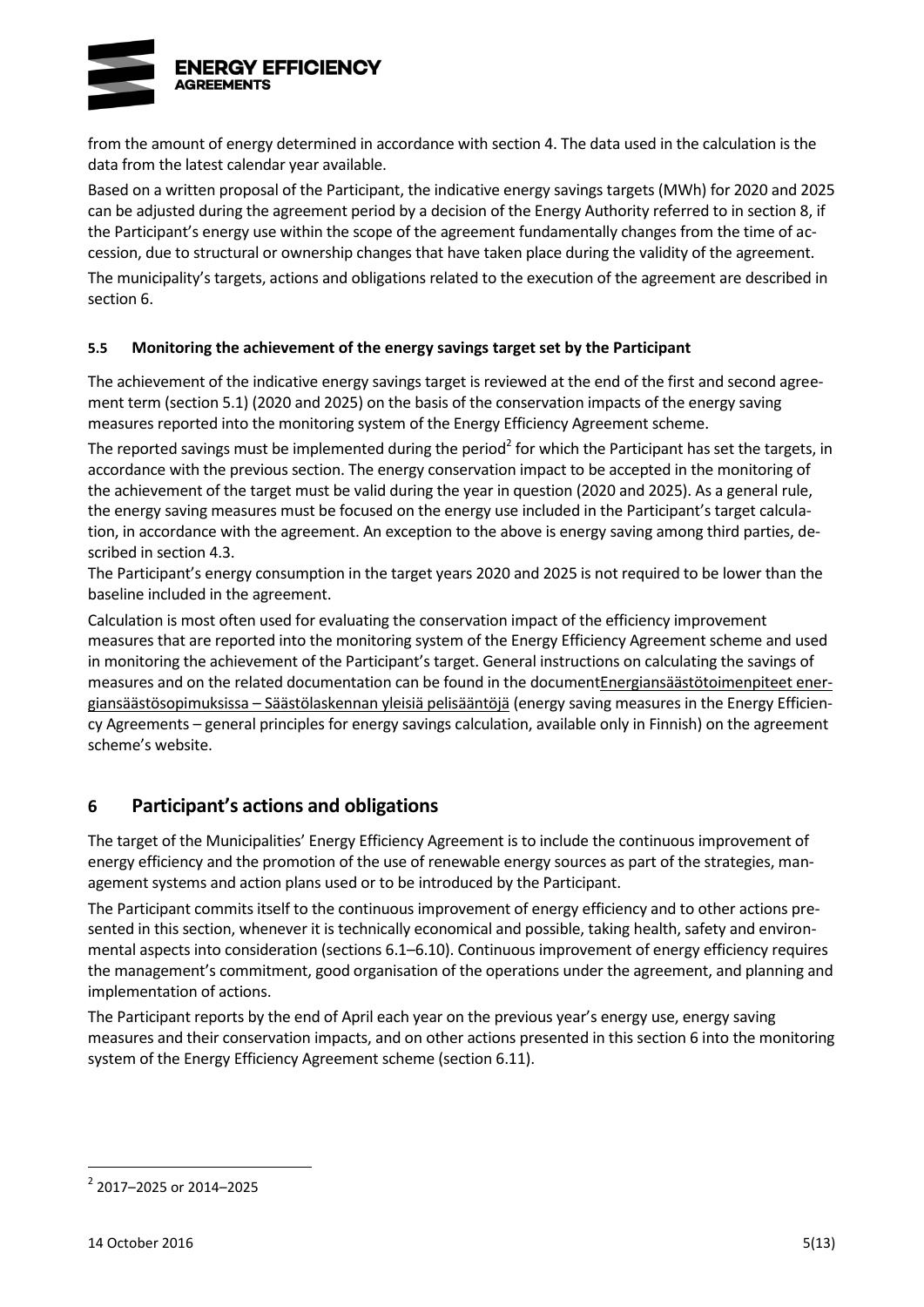

#### **6.1 Organisation of operations under the agreement**

The target is to include energy efficiency, energy conservation and the desire to increase the share of renewable energy as part of the Participant's operations and the management systems used or to be introduced by the Participant in an appropriate manner. The Participant appoints an organisation in charge of the implementation of the agreement scheme with, where appropriate, the responsible persons for each administrative branch or operating unit.

#### **Person in charge of the agreement**

On making the decision on joining the agreement scheme, the Participant assigns the responsibilities of the implementation of the agreement and, on joining the agreement, appoints the person in charge of the agreement. The person in charge of the agreement ensures that the implementation of the agreement and the related tasks are organised and resourced, so that implementing the actions in accordance with the execution of the agreement and achieving the set targets is possible.

#### **Contact person of the agreement**

On joining the agreement, the Participant appoints a contact person of the agreement, who acts as a contact person in the Participant's own organisation and towards the parties of the agreement and Motiva.

If the Participant so wishes, it can also appoint a separate person/persons in charge of reporting to take care of the Participant's annual reporting by reporting unit, as the Participant specifies on joining the agreement<sup>3</sup>. In such a case, communication concerning reporting primarily takes place with the person/persons in charge of reporting. If the persons in charge of reporting are not appointed, the contact person of the agreement also acts as the person in charge of reporting.<sup>4</sup>

#### **6.2 Action plan**

The Participant draws up an action plan in accordance with the execution of the agreement, or updates the existing plan. The action plan shall be approved of by the responsible organ of the Participant and submitted to Motiva within one year of joining the agreement.

The action plan presents how the Participant organises the execution of the agreement. It is intended that the execution of the Energy Efficiency Agreement is included in the Participant's continuous operations and programmes, and it should not be separate from the Participant's other operations. The action plan can, for example, be a short description on how the key agreement obligations to improve energy efficiency and increase the use of renewable energy are taken into account and included in the Participant's strategy and the energy and climate programmes, or in the management or quality systems used by the Participant. When drawing up the action plan, the Participant aims to take the needs and views of the local residents into account, where possible.

The Participant keeps the action plan up to date and updates the plan, when necessary.

#### **6.3 Energy efficiency in public procurement**

The target is to gain energy efficiency as one of the criteria in all public procurements in which the selection of a more energy efficient appliance, system or procurement entity will result in more advantageous end result in its overall economy.

 $3$ The Participant can, for example, report all companies owned by the municipality separately from other operations of the municipality. In general, the matters related to the reporting units are agreed upon with Motiva on accession.

 $<sup>4</sup>$  In addition to the person in charge of reporting, a separate person in charge of the energy consumption monitoring</sup> data of buildings can also be appointed as per the Participant's needs, to whom any questions regarding the information in question will be addressed to.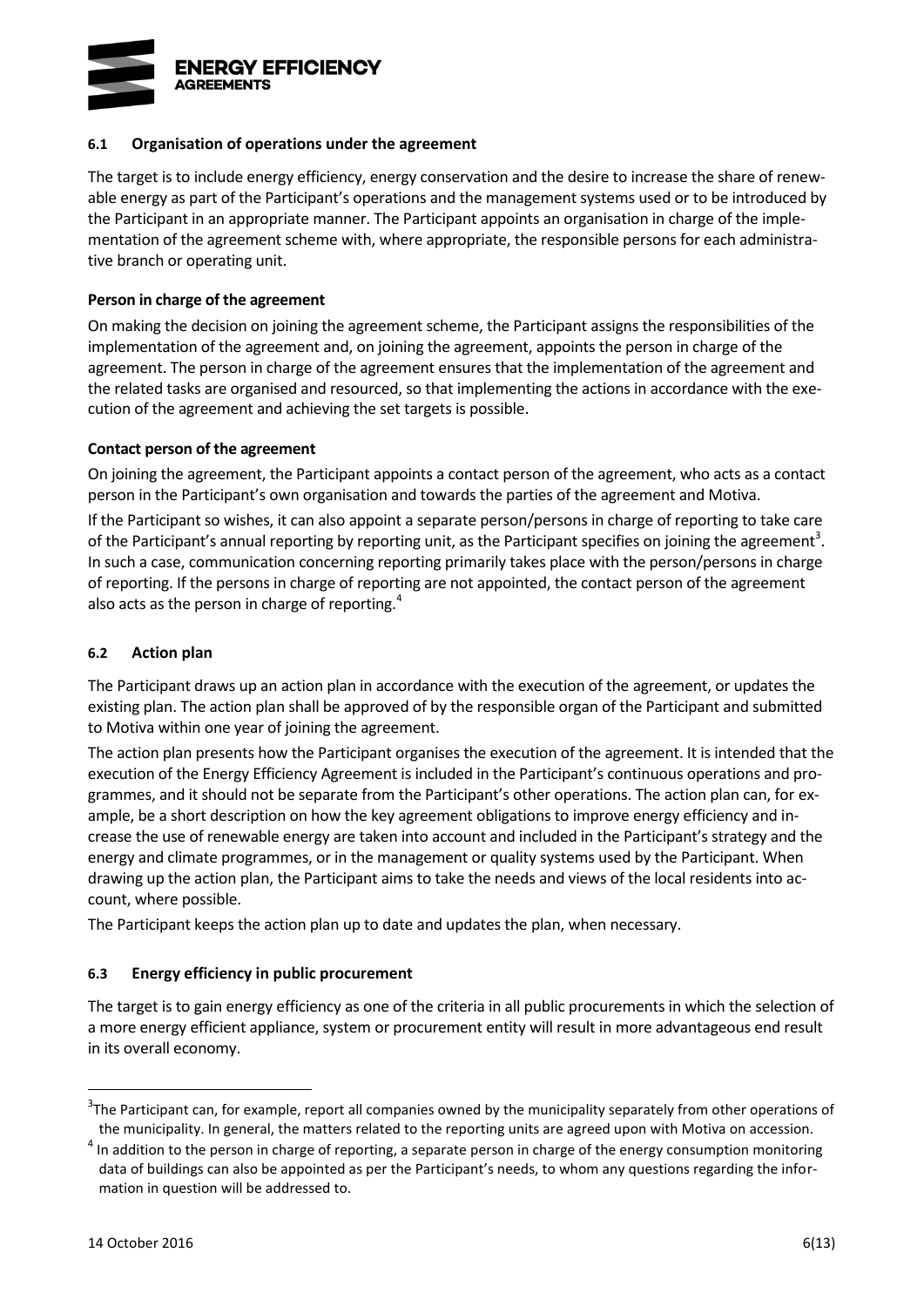

During the competitive tendering stage of procurements that are significant in terms of energy efficiency, the Participant requires, whenever appropriate, that the service providers must provide sufficient energy efficiency data (energy consumption MWh/a) on a procurement entity, appliance or system, either as a minimum requirement or a comparison criterion. This way, the conservation impact of an energy efficient procurement can be evaluated by calculation and reported as an energy saving measure into the monitoring system of the Energy Efficiency Agreement scheme.

The Participant's actions to achieve the targets:

- The Participant includes the Ministry's instructions "Energiatehokkuus julkisissa hankinnoissa" (energy-efficient public procurement, available only in Finnish) as part of the Participant's own procurement guidelines in an appropriate extent.
- The Participant instructs and trains the procurement personnel to take the energy efficiency into account in procurement procedures.

#### **6.4 Taking energy efficiency into account in planning control**

The target is that the energy efficiency and life-cycle costs of the implementation alternatives are taken into account as one selection criterion in decision-making related to the construction of new buildings and renovation.

The Participant's actions to achieve the targets:

- The Participant develops the planning control of buildings and provides guidelines for the planning and building control of its new building and renovation projects, so that the technical choices and the selection of systems are based on the highest possible life cycle economy and energy efficiency.
- The Participant requires that the designers of its new building and renovation projects present the impact on energy efficiency of different implementation alternatives, and allocates the designers sufficient resources and time for this task, whenever possible.
- The Participant places, besides the costs, special emphasis on energy efficiency expertise and experience, when it selects designers for its new building and renovation projects on the basis of tendering.

In addition to the above, the Participant aims to promote the energy efficiency of the community structure through land use and traffic planning.

#### **6.5 Implementing energy audits and the energy saving measures detected in them**

The target is to systematically implement comprehensive energy audits that apply to all energy use, in order to find out economically viable energy-saving possibilities in buildings and other operations.

The Participant's actions to achieve the targets:

- The Participant plans the systematic implementation of energy audit operations, in which the need for energy audits or follow-up audits of existing sites and the energy audits (commissioning audits) of new sites is taken into account, and includes the plan as part of the action plan under this agreement.
- The Participant ensures that the selected solutions in the new and renovated buildings are energy efficient and used in an energy efficient manner during their warranty period by, for example, performing energy audits and providing operating instructions and advice.
- The Participant also explores the possibilities of saving energy elsewhere than in buildings (for example, outdoor lighting, water management and transport), with a focus on operational sectors in which the energy use is significant or where the energy-saving potential is considered to be significant.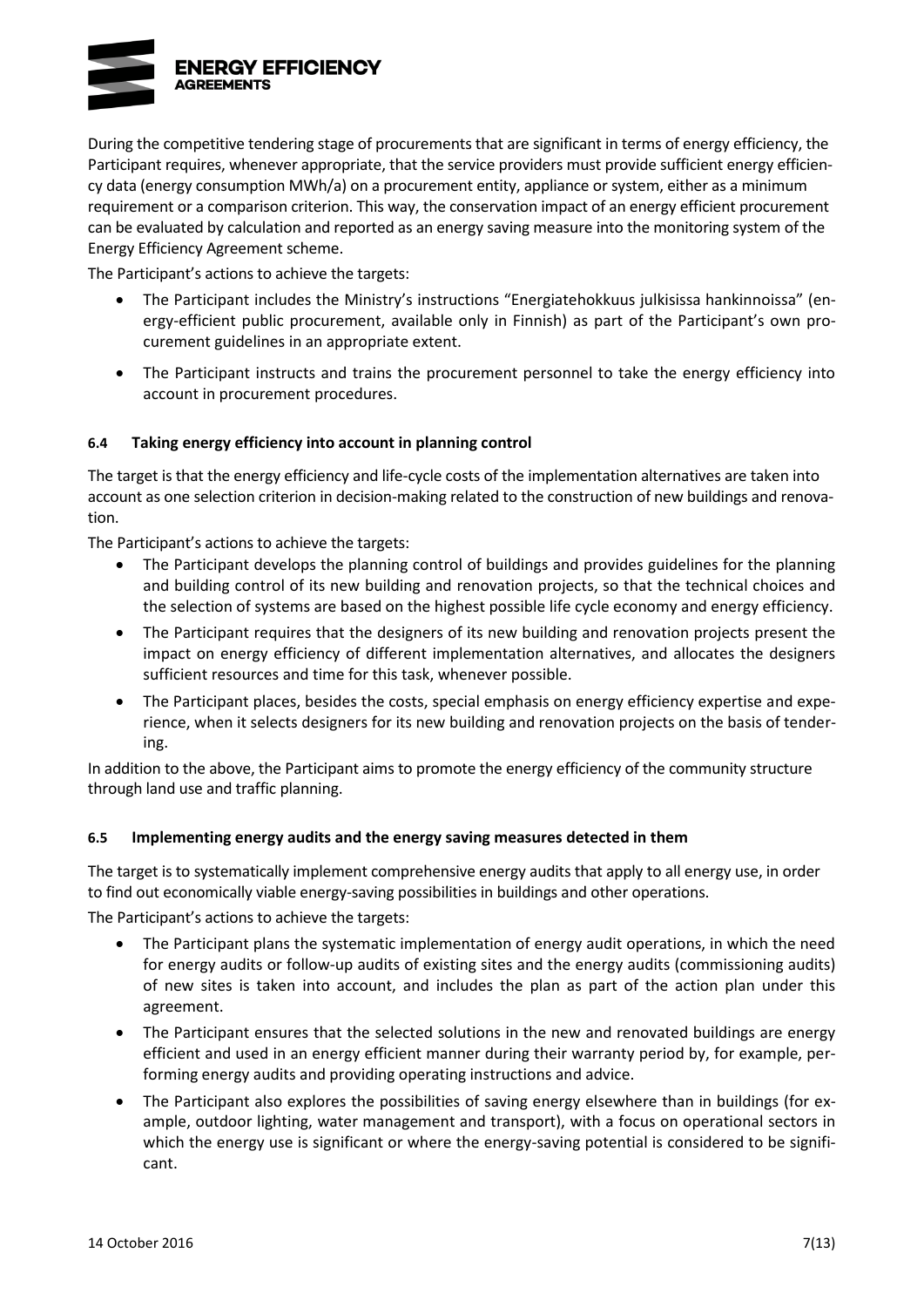

 The Participant implements the energy efficiency improvement measures, identified in energy audits or otherwise, that are appropriate and cost effective, and ensures that the measures and related information is reported into the monitoring system of the Energy Efficiency Agreement scheme to the extent required by the system.

Follow-up audits are recommended for sites that suffer from outdated information and the results of a previous energy audit or outdated energy technology solutions, or in which special need for an audit is detected on the basis of energy consumption or energy efficiency monitoring, in order to ensure a good level of energy efficiency or to improve it.

The energy audit performed in the commissioning stage (commissioning audit) is recommended for all new buildings of at least 1,000 m2, and for buildings that are subject to extensive renovation, or the use of which is changed to a significant effect.

#### **6.6 Use of savings guarantee and/or other funding procedures in the implementation of investments**

The target is to ensure that the Participant is able and can use such procedures in the implementation of investments with which the procurement of energy-efficient systems and appliances can, if necessary, be carried out fully or partly in new building and renovation projects regardless of the rest of the investment budget.

The Participant's actions to achieve the targets:

- The Participant acquires and maintains the expertise in the use of different funding and leasing solutions, such as PPP (Public-Private-Partnership), EPC (Energy Performance Contracting) and ESCO (Energy Service Company), to implement procurements and investments.
- When preparing investments, the Participant takes into account the possibility of using the above funding solutions, among others, if the lack of funding prevents the implementation of a costeffective investment, and, if necessary, aims to contribute to the removal of any obstacles in the introduction of these services.

#### **6.7 Consumption monitoring and its utilisation**

The target is to organise the monitoring of the Participant's energy use, so that the monitoring data is utilised systematically in order to maintain a good level of energy efficiency and to avoid unnecessary energy consumption. This target applies to all energy use included in the agreement (section 4) and all forms of energy.

The Participant's actions to achieve the targets:

- The Participant actively utilises the monitoring data on energy and water consumption and ensures that the personnel can easily access the monitoring data, in order to identify the needs for action and to launch remedial measures. The increased utilisation of, for example, hourly power data on energy consumption, is promoted, where possible.
- The Participant trains the operating personnel of the properties to utilise hourly power measurements and develops the possibilities introduced by, for example, remotely read meters by utilising the procedures on the consumption and energy efficiency monitoring and reporting.
- In addition to the energy consumption monitoring, the Participant plans and organises the monitoring of operational changes (the number and quality of services, the operating and opening hours of premises, etc.). The target is to move from monitoring only consumption to site-specific energy efficiency monitoring.
- The Participant increases the monitoring coverage at least at the monthly level on its building stock and other energy use.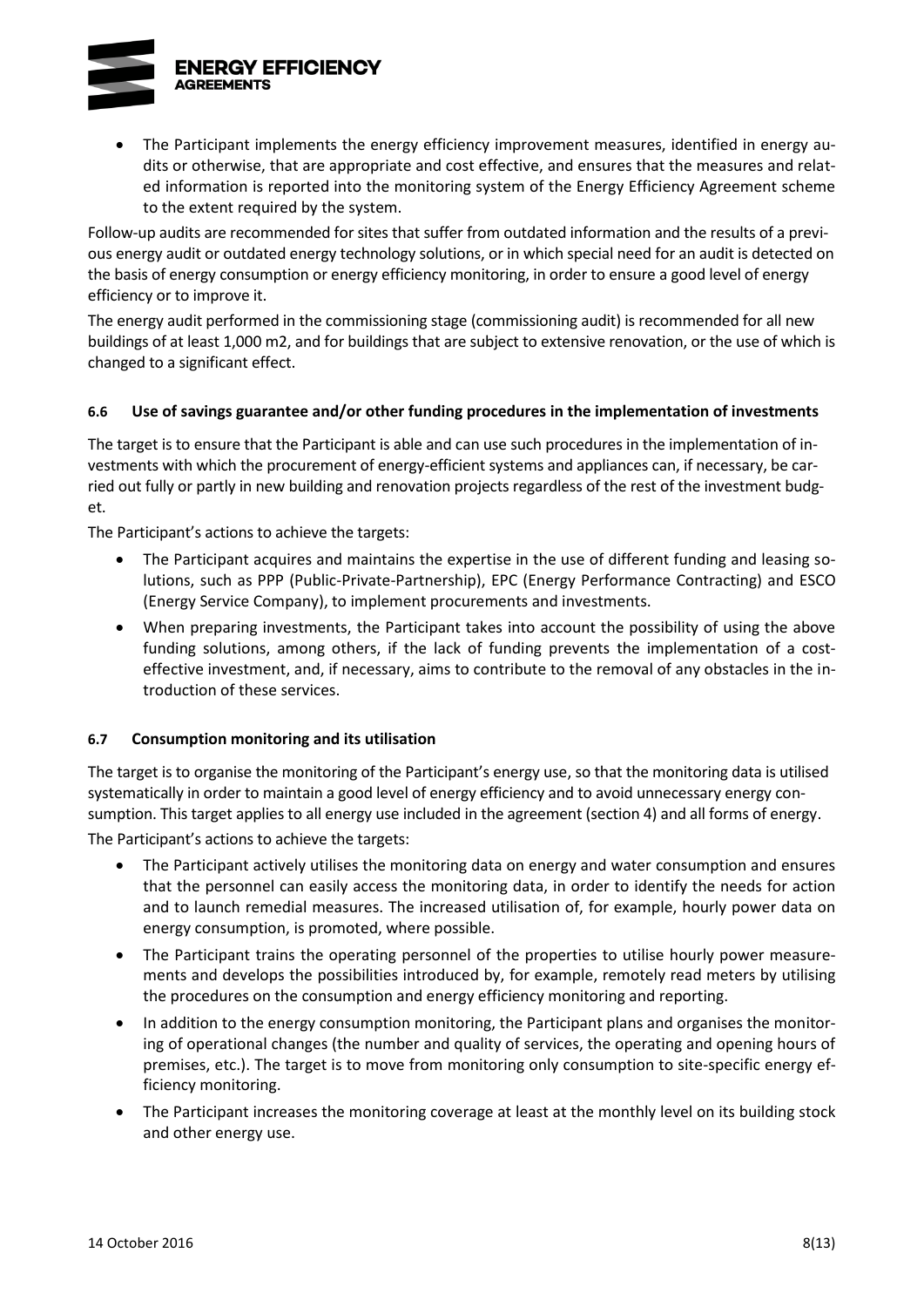

#### **6.8 Training and communication operations**

The target is to ensure, through training and communication, that the personnel has the necessary information and skills related to their own tasks and operations and the preparedness for the efficient use of energy and energy conservation. In addition, the Participant aims to act in an exemplary way in matters concerning energy saving and energy efficiency, and, to demonstrate this, actively communicate on its operations both within and outside the organisation.

The Participant's actions to achieve the targets:

- The Participant includes the information on the energy consumption, energy costs and the related changes, and on the agreement scheme, its targets and their implementation, annually in connection with the closure of accounts, for example, in the Participant's report on operations or auditor's report.
- The Participant publishes an up-to-date action plan, as referred to in section 6.2, on its website.
- The Participant communicates regularly, or organises, for example, corresponding training, on the matters related to energy conservation and the efficient use of energy to its own personnel and the elected officials.
- The Participant communicates on joining the agreement, the related energy savings target, and the monitoring of the achievement of the target in public, for example, on its website.
- The Participant includes the matters related to energy conservation, efficient use of energy and renewable energy in education and teaching activities.
- The Participant acts in co-operation with the media and with organisations responsible for the promotion of energy conservation and renewable energy sources to provide information to residents and other actors in the region.

#### **6.9 Introduction of renewable energy sources**

The target is, in addition to improving the energy efficiency, encourage the participants to increase the share of renewable energy sources used in the area of the municipality, and especially in the municipality's own operations.

The Participant's actions to promote renewable energy:

- The Participant explores the possibilities of increasing the share of renewable energy in the entire area of the municipality or in an appropriate extent by, for example, performing a Renewable Energy Municipal Audit.
- The Participant replaces fossil fuels used in buildings and other energy-consuming places with renewable energy, where possible.
- The Participant increases the share of electricity and heat produced with renewable energy sources in the Participant's energy procurement.
- The Participant contributes to the introduction of renewable energy sources in energy production located in the municipality.
- The Participant implements the training and communication measures and development projects related to the promotion of renewable energy sources, where possible.

#### **6.10 Regional co-operation and co-ordination**

The target is to increase the co-operation between the participants and other actors in the municipality sector, and the co-operation with the regional council and the energy service organisations in the region (for example, energy agencies), in order to efficiently implement the targets of the Municipalities' Energy Efficiency Agreement, and to ensure and promote the execution of the agreement, consumers' energy advice services, and energy efficiency communication.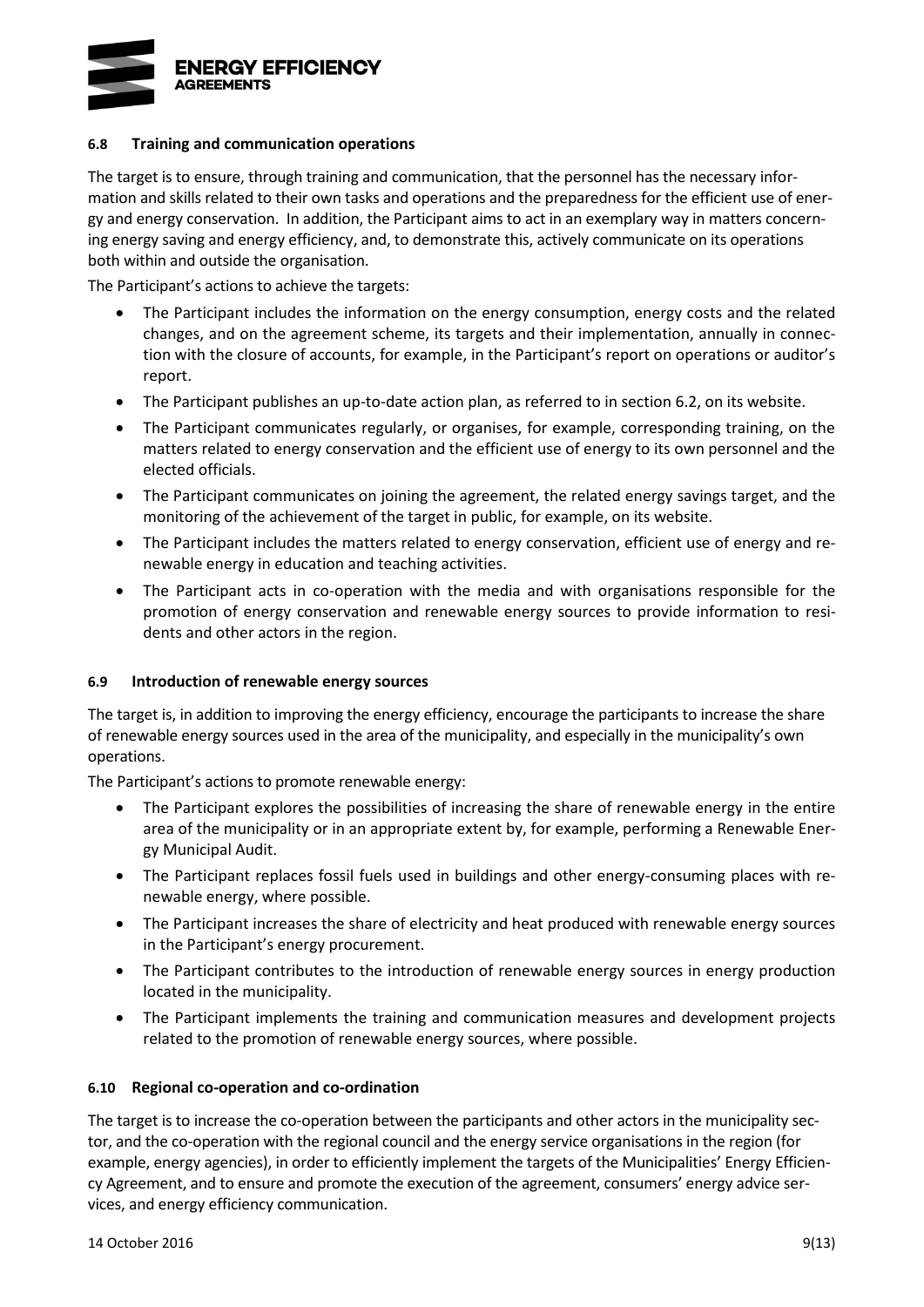

#### **6.11 Reporting of the operations under the agreement**

<span id="page-17-0"></span>The Participant reports by the end of April each year<sup>5</sup>on the previous year's energy use, energy saving measures and their conservation impacts, and on other actions presented in section 6 into the monitoring system of the Energy Efficiency Agreement scheme to the extent required by the system $^6\!$ .

### **7 Actions of the Ministry**

In order to achieve the targets and taking into account the annual available appropriations, the Ministry shall

- support the energy audits on energy conservation and the use of renewable energy by the participants, in accordance with the conditions for granting energy subsidy by the Ministry of Economic Affairs and Employment<sup>7</sup>. When determining the amount of subsidy, take into account as a positive factor the Participant's commitment to long-term energy conservation, improvement of energy efficiency, and the promotion of renewable energy sources
- support investments related to energy conservation and renewable energy sources established in the energy audits of the Participant or in similar studies, meeting the general terms and conditions of energy subsidy<sup>8</sup>. Projects promoting the introduction of new technologies and procedures take priority. When determining the amount of subsidy, take into account as a positive factor the Participant´s commitment to long-term energy conservation and improvement of energy efficiency
- participate in the implementation and development of the Municipalities' Energy Efficiency Agreement scheme together with the Energy Authority, the Association of Finnish Local and Regional Authorities, and any other bodies participating in the implementation of the agreement scheme, in so far as the tasks are not assigned by the Ministry to the Energy Authority.

## **8 Actions of the Energy Authority**

In order to achieve the targets and taking into account the annual available appropriations, the Energy Authority, under the guidance of the Ministry, shall

- participate in the implementation of the Municipalities' Energy Efficiency Agreement with adequate resources
- participate in the development of the Municipalities' Energy Efficiency Agreement scheme together with the Ministry, the Association of Finnish Local and Regional Authorities, and any other bodies participating in the implementation of the agreement scheme, in so far as the tasks are assigned by the Ministry to the Energy Authority
- monitor the implementation of the targets of the Municipalities' Energy Efficiency Agreement
- participate in joint development projects with the objective of supporting the implementation of this agreement
- review the adjustment of the indicative energy savings target set for 2020 and 2025, based on a written proposal of the Participant

<sup>5</sup> The first annual reporting of this Municipalities' Energy Efficiency Agreement 2017–2025 is to be made in 2018, and the last annual reporting is to be made in 2026. If the Participant withdraws from the agreement on 31 December 2020, it commits itself to reporting the data for 2020 in 2021.

 $<sup>6</sup>$  The monitoring system of the agreement scheme is maintained and developed by Motiva Ltd.</sup>

 $^7$  The Ministry does not grant energy subsidy for energy audits of residential buildings. Correspondingly, the mandatory energy audits for large companies, as referred to in section 6 of the Energy Efficiency Act (1429/2014), will not be subsidised.

<sup>&</sup>lt;sup>8</sup>The Ministry does not grant energy subsidy for energy conservation investments in residential buildings.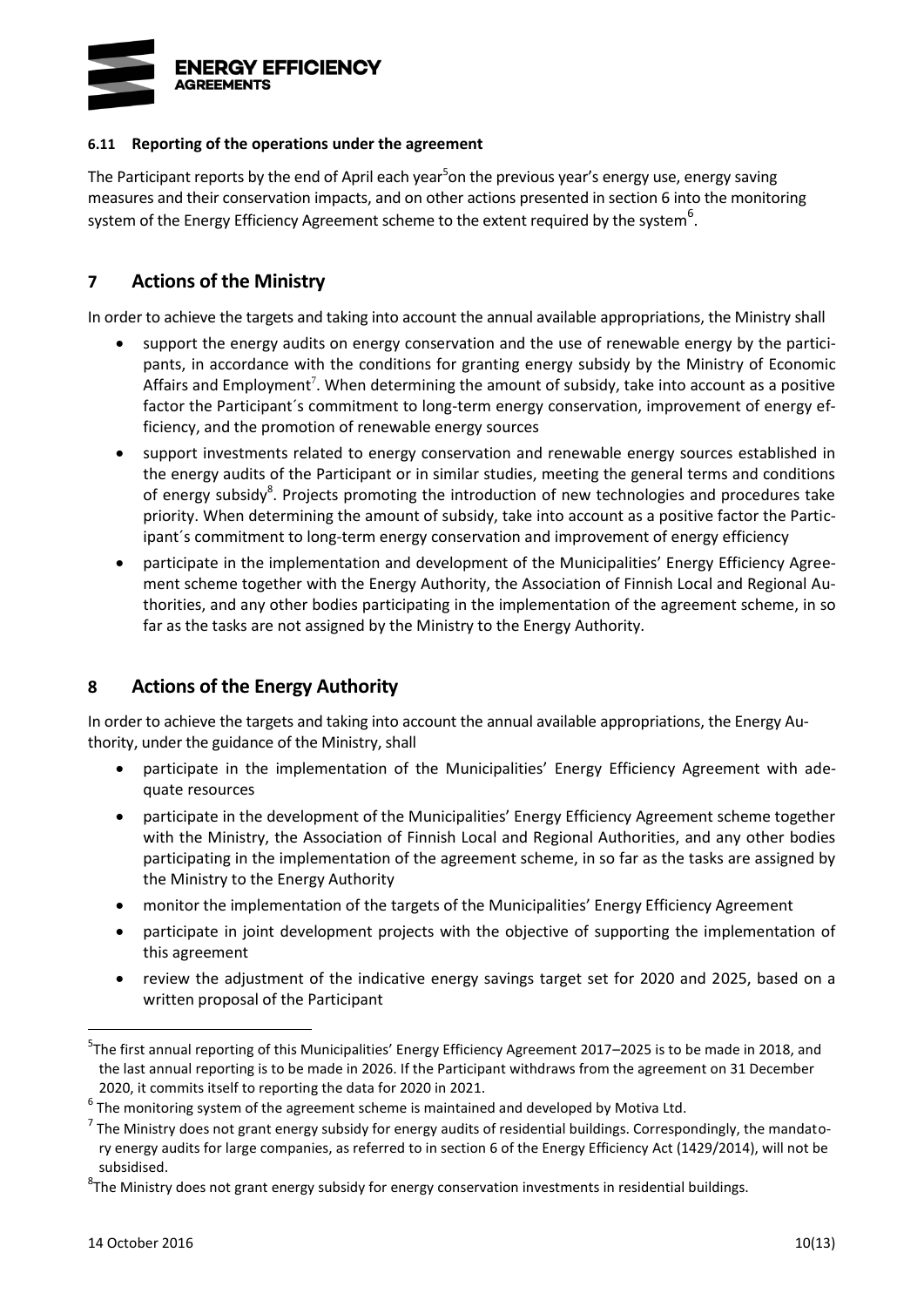**ENERGY EFFICIENCY AGREEMENTS** 



- monitor the fulfilment of the agreement obligations of the Participant and, if necessary, present the issue concerning the failure to meet the agreement obligations to the management group
- allocate resources for Motiva Ltd, so that Motiva can maintain the participant register, produce information required for monitoring the implementation of the targets and realisation of the impacts of the agreement, support the communication of the agreement scheme and maintain the website, participate in the development of the agreement scheme, maintain and develop the monitoring system of the agreement scheme, draw up a summary of the annual reporting of the municipality sector, participate in supporting the execution of the Municipalities' Energy Efficiency Agreement by, for example, producing communication and training material on good practices, and/or participate in the implementation of development and pilot projects.

### **9 Actions of the Association of Finnish Local and Regional Authorities**

In order to achieve the targets, the Association of Finnish Local and Regional Authorities shall:

- promote the joining of municipalities in the Energy Efficiency Agreement
- encourage and promote the agreement municipalities to include the operations under the Energy Efficiency Agreement in other actions of the municipalities that are related to the continuous improvement, promotion of renewable energy and sustainable procurements, and the achievement of climate goals
- support the municipalities' measures to implement the actions required by the Energy Efficiency Agreement
- communicate on the Energy Efficiency Agreements and the achieved savings to the municipalities
- if necessary, make development proposals related to the matters that are within the field of its operations and have an impact on the execution of the agreement.

### **10 Management group**

The activities in accordance with this agreement are monitored and steered by the management group, for which the Ministry shall appoint the chairman, the Energy Authority one member, the Association of Finnish Local and Regional Authorities one member, and the parties which have signed the letter of intent (Helsinki, Espoo, Tampere, Vantaa, Turku, Oulu and the Helsinki Region Environmental Services Authority HSY) one member amongst themselves. In addition, two members, proposed by the Association of Finnish Local and Regional Authorities, among the municipalities or joint municipal authorities which have joined the agreement, will be invited in the management group.

The tasks of the management group include:

- Providing general instructions and interpretations related to the execution of the agreement, when necessary.
- Monitoring the implementation of the targets of the Municipalities' Energy Efficiency Agreement.
- Preparing the proposals for necessary changes, if it seems unlikely that the indicative energy savings targets of the municipality sector set for 2020 and 2025 can be achieved. At the same time, it will be agreed on how to implement the changes, together with the participants which have joined the agreement.
- Reviewing and deciding on the Participant's setting of target, if the Participant presents, based on specifically justified reasons, a lower target than what is generally required in accordance with section 5 of the agreement.
- Deciding, by the end of 2019, on the targets and accession procedures to be set for the participants which will join in the second agreement term 2021–2025 only.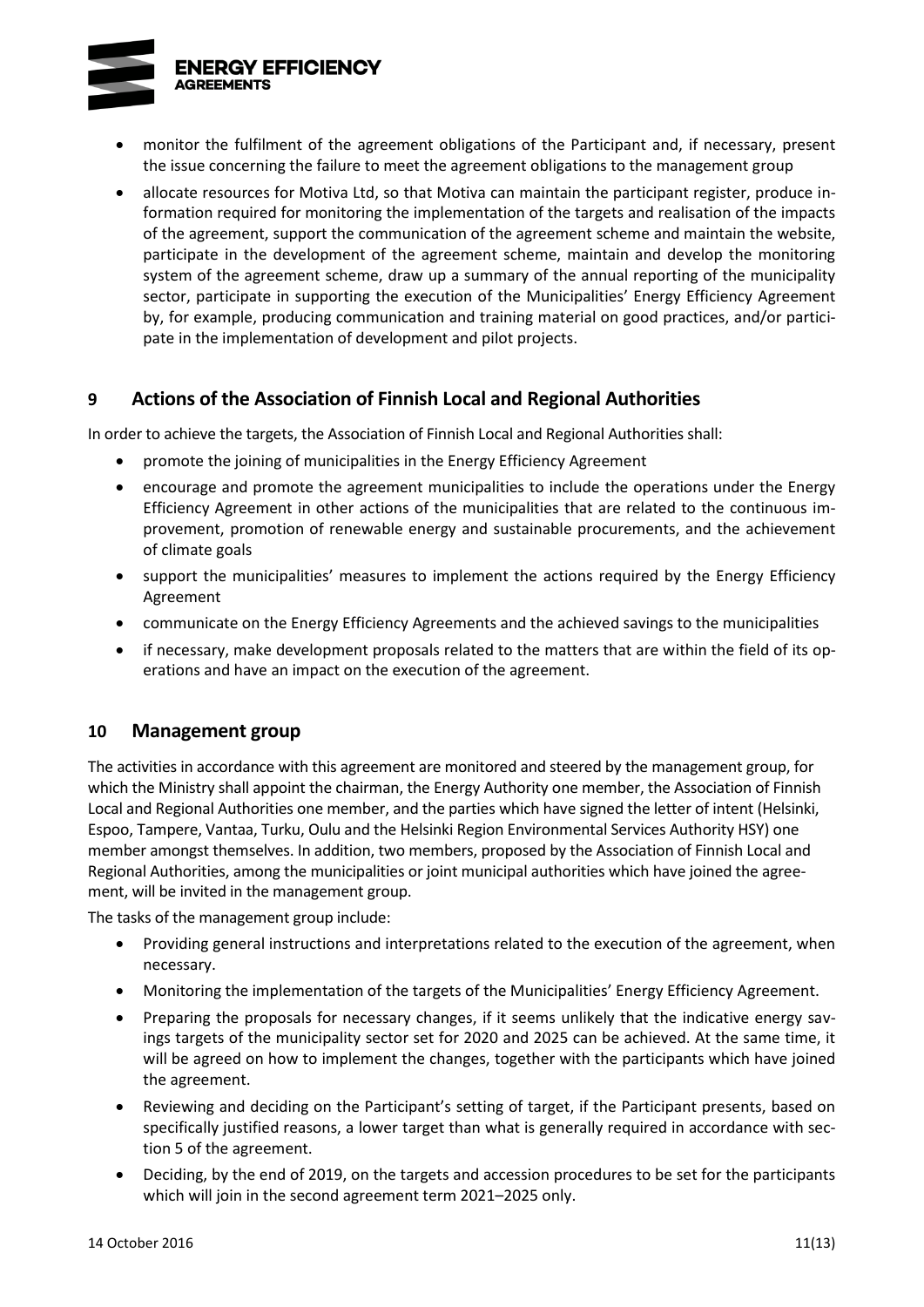

- Discussing any withdrawals, terminations and dismissals, and potential collections of subsidies.
- Deciding on the dismissal of the Participant in accordance with section 11.2.

# **11 Duration and termination of the agreement, dismissal from the agreement, potential consequences and withdrawal from the agreement**

#### **11.1 Termination of the Municipalities' Energy Efficiency Agreement**

#### **Ministry, Energy Authority and the Association of Finnish Local and Regional Authorities**

The Ministry, Energy Authority and Association of Finnish Local and Regional Authorities may terminate this agreement, either jointly or separately, if the operating environment or conditions have fundamentally changed, compared with the situation at the time of the conclusion of the agreement, or if the agreement does not seem to result in the set targets. If the agreement is terminated, the management group will agree on how the potential unfinished projects related to the execution of the agreement will be completed.

#### **Termination by the Participant's withdrawal and potential consequences**

<span id="page-19-0"></span>The Participant may withdraw from the Municipalities' Energy Efficiency Agreement by notifying the Energy Authority<sup>9</sup> thereof in writing. In its notice of withdrawal, the Participant commits itself to reporting any energy subsidies received during the agreement period on the basis of the Energy Efficiency Agreement.

The energy subsidies received by the Participant withdrawing from the Energy Efficiency Agreement and granted on the basis of the agreement may be collected, according to the conditions on the recovery recorded in the subsidy decision in question. The authority that has granted the subsidy will decide on the collection separately for each case.

### **11.2 Dismissing a participant from the Municipalities' Energy Efficiency Agreement and potential consequences**

A participant may be dismissed from the Municipalities' Energy Efficiency Agreement, if the Participant does not fulfil the obligations it has undertaken on joining the agreement.

The grounds for dismissal can include failures to meet, for example, the following obligations:

- Failure to draw up, update or publish the action plan.
- Failure to report the required annual reporting information (reporting the results and operations of the previous year) into the monitoring system.
- Failure to implement at least one energy efficiency improvement measure, or failure to report such a measure into the monitoring system of the Energy Efficiency Agreement scheme, annually.

Upon detecting a failure to fulfil an agreement obligation, the Energy Authority will decide on further actions. If the Participant does not correct its operations appropriately within the prescribed time limit, the Energy Authority will present the issue to the management group, which will make the decision on the possible dismissal.

The energy subsidies granted on the basis of this agreement and received by the Participant dismissed from the Municipalities' Energy Efficiency Agreement may be collected, according to the conditions on the recovery recorded in the subsidy decision in question. The authority that has granted the subsidy will decide on the collection separately for each case.

<sup>&</sup>lt;sup>9</sup>[kirjaamo@energiavirasto.fi](mailto:kirjaamo@energiavirasto.fi)